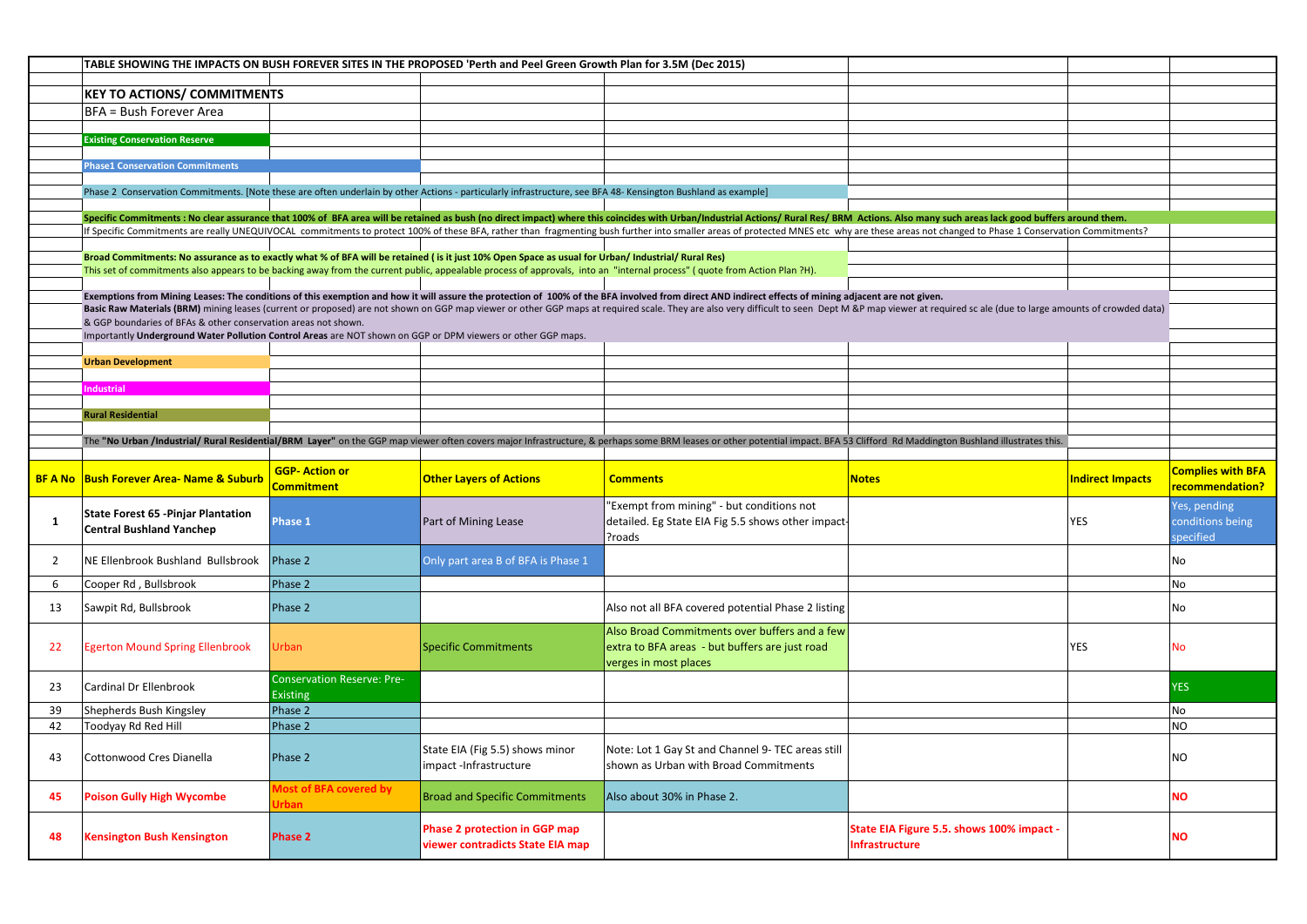|     | <b>BF A No Bush Forever Area- Name &amp; Suburb</b> | <b>GGP-Action or</b><br>Commitment          | <b>Other Layers of Actions</b>                                                   | <b>Comments</b>                                             | <b>Notes</b>                                                                                                                                       | <b>Indirect Impacts</b>       | <b>Complies with BFA</b><br>recommendation?            |
|-----|-----------------------------------------------------|---------------------------------------------|----------------------------------------------------------------------------------|-------------------------------------------------------------|----------------------------------------------------------------------------------------------------------------------------------------------------|-------------------------------|--------------------------------------------------------|
| 50  | Welshpool Rd Bush Wattle Grove                      | Phase 2                                     |                                                                                  |                                                             |                                                                                                                                                    |                               | NO.                                                    |
| 51  | <b>White Rd Orange Grove</b>                        | other layers                                | Phase 2- not consistent with 50% covered with "no Urban,<br>Industrial or Rural" | <b>Specific Commitments-50% of BFA</b>                      | State EIA Fig 5.5: Heavily impacted (at<br>least 50% of BFA) by Infrastructure.                                                                    | YES.                          | <b>NO</b>                                              |
| 53  | <b>Clifford Rd Maddington</b>                       | No protection offered at all                | 100% covered with "no Urban,<br>Industrial or Rural"                             |                                                             | Fig 5.5: Heavily (?all) directly impacted by<br><b>Infrastructure</b>                                                                              |                               |                                                        |
| 59  | Sir Frederick Samson Park Samson                    | Phase 2                                     |                                                                                  |                                                             |                                                                                                                                                    |                               | NO                                                     |
| 61  | Connell Ave Kelmscott                               | Phase 1                                     |                                                                                  |                                                             | State EIA (Fig 5.5) shows bisection by<br>Infrastructure                                                                                           | <b>YES</b>                    | YES, with some<br>doubt remaining re<br>Infrastructure |
| 62  | Bob Blackburn Reserve Armadale                      | Phase 2                                     |                                                                                  |                                                             | Needs buffer on side where new Urban is<br>planned in GGP                                                                                          | YES - insufficient<br>buffers | NO.                                                    |
| 63  | Garden Island                                       | <b>Outside GGP FOOTPRINT</b>                |                                                                                  |                                                             |                                                                                                                                                    |                               | N/A                                                    |
| 65  | <b>Abernathy Rd Oakford</b>                         | Phase 2 - and only covers<br>part of BFA    |                                                                                  |                                                             |                                                                                                                                                    |                               | <b>NO</b>                                              |
| 67  | Parmelia Ave, Parmelia                              | Phase 2                                     | Broad Commit outside W boundary<br>of BFA need to be enforced                    |                                                             | Needs buffer on E boundary where large<br>area of bush to be cleared for urban                                                                     | YES                           | NO                                                     |
| 68  | <b>Jackson Rd Peel Estate</b>                       | No protection offered at all                |                                                                                  |                                                             | <b>Serpentine R Complex of Pinjarra Plain</b><br>Veg - 8.2% remaining (0.2 % sec. cons.<br>reserved ) in PPR and 10.2% remaining in<br>entire SCP. |                               | <b>NO</b>                                              |
| 70  | Duckpond Bushland Peel Estate                       | Phase 2                                     |                                                                                  |                                                             |                                                                                                                                                    |                               | <b>NO</b>                                              |
| 71  | <b>Transit Rd Jarrahdale</b>                        | <b>LOO% Rural Residential</b>               | <b>Specific Commitment</b>                                                       | Phase 2                                                     | State EIA (Fig 5.5) shows impact by<br>Infrastructure- will probably remove most YES<br>of BFA                                                     |                               | NΟ                                                     |
| 74  | Rapids Rd Peel Estate                               | hase 1                                      |                                                                                  |                                                             |                                                                                                                                                    |                               | <b>YES</b>                                             |
| 75  | <b>Churcher Swamp Baldivis</b>                      | No protection offered at all                | <b>New Rural Residential Action over</b><br>75%, other BFA part ignored totally  | Specific Commitments over Rural with Broad<br>Comm. buffers | State EIA (Fig 5.5) shows 100% impact -<br><b>Infrastructure</b>                                                                                   | YES                           | NΟ                                                     |
| 76  | Kingsbury Dr Keysbrook                              | Phase 2                                     |                                                                                  |                                                             |                                                                                                                                                    |                               | <b>NO</b>                                              |
| 77  | Yangedi Swamp Keysbrook                             | Phase 2                                     |                                                                                  |                                                             | State EIA (Fig 5.5) shows impact -<br>Infrastructure bisects BFA- ?pipeline                                                                        | YES                           | <b>NO</b>                                              |
| 78  | Page Rd Keysbrook                                   | Phase 2                                     |                                                                                  |                                                             |                                                                                                                                                    |                               | <b>NO</b>                                              |
| 79  | <b>Polinelli Rd Bullsbrook</b>                      | >90% no protection at all                   | Small part (<10% of BFA) in Phase                                                |                                                             | Phase 2 area is "rural complimentary" as<br>shown in BFA report, rest is BRM                                                                       | YES                           | NΟ                                                     |
| -80 | Jenkins Rd North Bullsbrook                         | <b>BRM- no protection offered</b><br>at all | All covered with grey="no Urban,<br>ndustrial or Rural"                          |                                                             | All this BFA is BRM (clay) and BFA not<br>acknowledged or protected in any way in<br><b>GGP</b>                                                    |                               | <b>NO</b>                                              |
| 81  | Wandena Rd Bullsbrook                               | Phase 2                                     |                                                                                  |                                                             |                                                                                                                                                    |                               | NO                                                     |
| 82  | <b>Jenkins Rd North Bullsbrook</b>                  | <b>BRM- no protection offered</b><br>at all | All covered with grey="no or<br>Rural"                                           |                                                             | All this BFA is BRM (clay) and BFA not<br>acknowledged or protected in any way in<br><b>GGP</b>                                                    |                               | ΝO                                                     |
| 86  | <b>Burley Park Bullsbrook</b>                       | Phase 2                                     |                                                                                  |                                                             |                                                                                                                                                    |                               | <b>NO</b>                                              |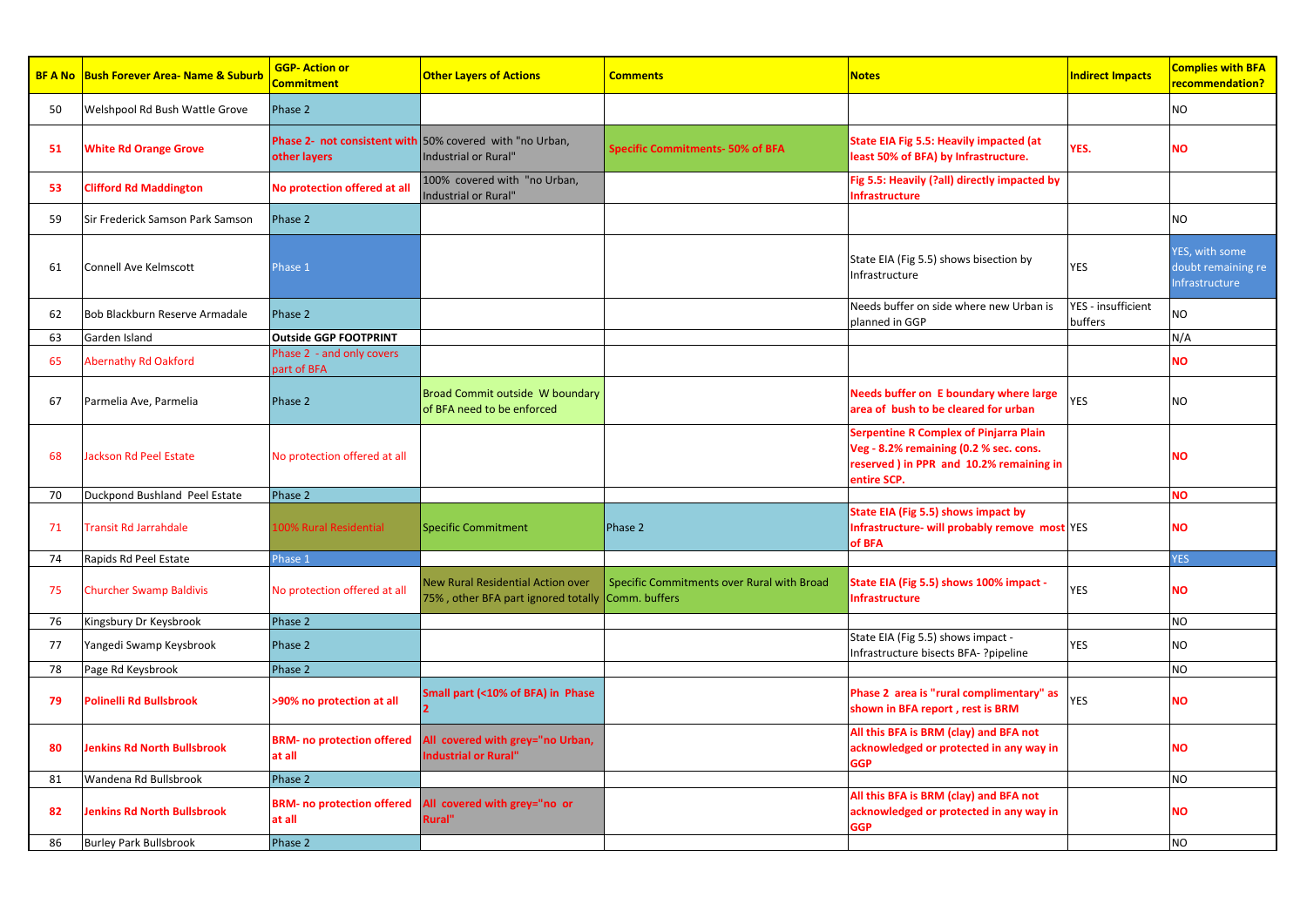|            | <b>BF A No Bush Forever Area-Name &amp; Suburb</b>                                  | <b>GGP-Action or</b><br>Commitment             | <b>Other Layers of Actions</b>                          | <b>Comments</b>                                                               | <b>Notes</b>                                                                                                        | <b>Indirect Impacts</b> | <b>Complies with BFA</b><br>recommendation?   |
|------------|-------------------------------------------------------------------------------------|------------------------------------------------|---------------------------------------------------------|-------------------------------------------------------------------------------|---------------------------------------------------------------------------------------------------------------------|-------------------------|-----------------------------------------------|
| <b>87N</b> | <b>Morley Rd Bullsbrook</b>                                                         | <b>BRM- no protection offered</b><br>at all    | All covered with grey="no or<br>Rural"                  |                                                                               | All this BFA is BRM (clay) and BFA not<br>acknowledged or protected in any way in<br><b>GGP</b>                     |                         | NΟ                                            |
| <b>87S</b> | <b>Jenkins Rd North Bullsbrook</b>                                                  | <b>BRM-no protection offered</b><br>at all     | All covered with grey="no or<br>Rural"                  |                                                                               | All this BFA is BRM (clay) and BFA not<br>acknowledged or protected in any way in<br><b>GGP</b>                     |                         | NΟ                                            |
| 88         | Ashton Rd Bullsbrook                                                                | Phase 2                                        |                                                         |                                                                               |                                                                                                                     |                         | NO.                                           |
| 89         | Maroubra Rd Bullsbrook                                                              | Phase 2                                        |                                                         |                                                                               |                                                                                                                     |                         | NO.                                           |
| 94         | State Forest 65 - Pinjar Plantation<br>North Bushland Yanchep                       | <b>BRM</b>                                     | Phase 1                                                 |                                                                               | 'Exempt from mining" - but conditions not<br>detailed.                                                              | <b>YES</b>              | Yes, pending<br>conditions being<br>specified |
| 95         | State Forest 65 - Pinjar Plantation<br>South Bushland Nowergup/<br>Yanchep/Neerabup | <b>BRM</b>                                     | Phase1                                                  |                                                                               | "Exempt from mining" - but conditions not<br>detailed.                                                              | <b>YES</b>              | Yes, pending<br>conditions being<br>specified |
| 96         | State Forest 65 -Gnangara Plantatior<br><b>Bushland, Pinjar</b>                     | <b>BRM</b>                                     | Phase 2                                                 |                                                                               | Too vague to give assurance of protection                                                                           | <b>YES</b>              | NΟ                                            |
| -97        | <b>Kirby Rd Bullsbrook</b>                                                          | Phase 2                                        | small exist. Cons Reserve & add on<br>Phase2 small area | In sufficient buffers around Mound Springs<br>MNES at Industrial Area in east |                                                                                                                     | <b>YES</b>              | No                                            |
| 99         | <b>State Forest 65 - Gnangara Plantation</b><br><b>Bushland, Pinjar</b>             | <b>BRM</b>                                     | Phase 2                                                 |                                                                               | Too vague to give assurance of protection                                                                           | <b>YES</b>              | NΟ                                            |
| 100        | <b>Neaves Rd Creek Bullsbrook</b>                                                   | <b>Industrial action GGP</b>                   | <b>Specific Commitment</b>                              | Broad commits to buffer inadequate                                            | Not specified what is exempt from mining-<br>so too vague to assure protection                                      | YES                     | NΟ                                            |
| 101        | State Forest 65 - Gnangara Plantation<br>Bushland, Pinjar                           | <b>BRM</b>                                     | Phase 2                                                 |                                                                               | Too vague to give assurance of protection                                                                           | <b>YES</b>              | NΟ                                            |
| 102        | <b>State Forest 65 - Gnangara Plantation</b><br>Bushland, Pinjar                    | <b>BRM</b>                                     | Phase 2                                                 |                                                                               | Too vague to give assurance of protection                                                                           | <b>YES</b>              | NΟ                                            |
| 103        | State Forest 65 - Gnangara Plantatior<br><b>Bushland, Pinjar</b>                    | <b>BRM</b>                                     | Phase 2                                                 |                                                                               | Too vague to give assurance of protection                                                                           | <b>YES</b>              | NΟ                                            |
| 104        | State Forest 65 - Gnangara<br><b>Plantation Bushland, Pinjar</b>                    | <b>BRM</b>                                     | Specific Commitment                                     |                                                                               | Not specified what is exempt from mining-<br>so too vague to assure protection                                      | YES                     | NΟ                                            |
| 105        | <b>State Forest 65 - Gnangara</b><br><b>Plantation Bushland, Pinjar</b>             | <b>BRM</b>                                     | Specific Commitment                                     |                                                                               | Not specified what is exempt from mining-<br>so too vague to assure protection                                      | <b>YES</b>              | NΟ                                            |
| 106        | State Forest 65 - Gnangara<br><b>Plantation Bushland, Pinjar</b>                    | <b>BRM</b>                                     | <b>Specific Commitment</b>                              |                                                                               | Not specified what is exempt from mining-<br>so too vague to assure protection                                      | YES                     | NΟ                                            |
| 107        | <b>State Forest 65 - Gnangara</b><br><b>Plantation Bushland, Pinjar</b>             | <b>BRM</b>                                     | <b>Specific Commitment</b>                              |                                                                               | Not specified what is exempt from mining-<br>so too vague to assure protection                                      | YES                     | NΟ                                            |
| 108        | <b>State Forest 65 - Gnangara</b><br><b>Plantation Bushland, Pinjar</b>             | <b>BRM</b>                                     | <b>Specific Commitment</b>                              |                                                                               | Not specified what is exempt from mining-<br>so too vague to assure protection                                      | <b>YES</b>              | <b>NO</b>                                     |
| 119        | <b>Underwood Ave Shenton Park</b>                                                   | 100% of BFA and adj -Urban                     | <b>Broad Commitments</b>                                |                                                                               | <b>GGP Urban Action takes precedence over</b><br>lapsed State approval& lack of current<br><b>EPBC Act approval</b> | <b>YES</b>              | NΟ                                            |
| 122        | Hawkevale Bushland High Wycombe                                                     | <b>Existing Conservation</b><br><b>Reserve</b> |                                                         |                                                                               | Needs buffers in surrounding urban but<br>none reserved in prior approval                                           |                         | <b>YES</b>                                    |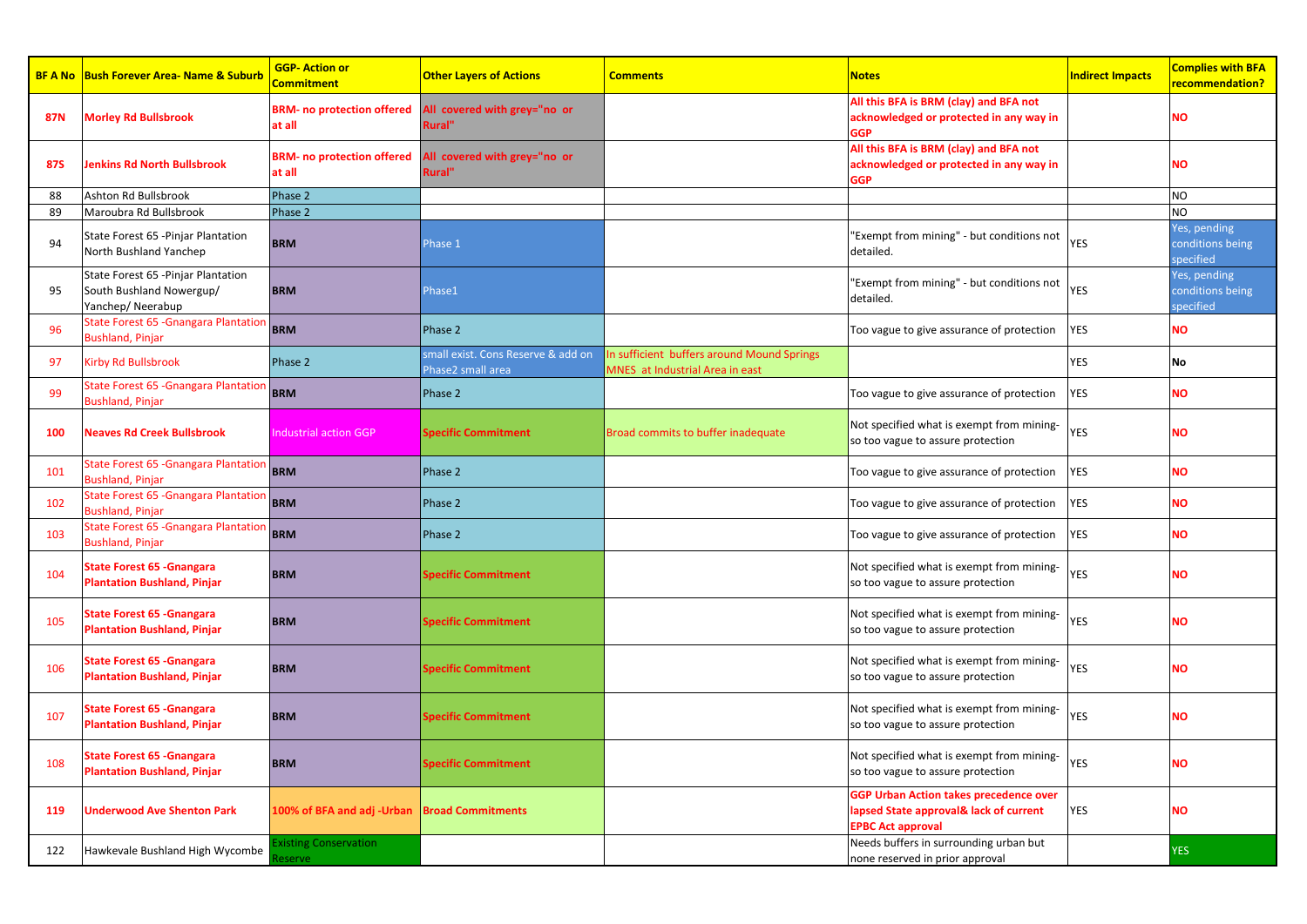|     | <b>BF A No Bush Forever Area-Name &amp; Suburb</b>                                  | <b>GGP-Action or</b><br><b>Commitment</b>     | <b>Other Layers of Actions</b>                         | <b>Comments</b>                      | <b>Notes</b>                                              | <b>Indirect Impacts</b> | <b>Complies with BFA</b><br>recommendation?   |
|-----|-------------------------------------------------------------------------------------|-----------------------------------------------|--------------------------------------------------------|--------------------------------------|-----------------------------------------------------------|-------------------------|-----------------------------------------------|
| 123 | Sultan Rd High Wycombe                                                              | Phase 1 surrounded by prior<br>urban approval | <b>Broad commitments for buffers</b>                   |                                      | good buffers if broad commitments area is<br>honoured     | <b>YES</b>              | <b>YES</b>                                    |
| 124 | Mary Carroll Park and adj Gosnells                                                  | Phase 2                                       | <b>Broad commitments for buffers</b>                   |                                      |                                                           | <b>YES</b>              | NΟ                                            |
| 125 | <b>Holmes St Southern River</b><br>Huntingdale                                      | <b>LOO% of BFA -Urban</b>                     | <b>Specific Commitment</b>                             | <b>Broad commitments for buffers</b> |                                                           | <b>YES</b>              | <b>NO</b>                                     |
| 126 | State Forest 65 - Gnangara Plantatior<br>Bushland, Pinjar                           | <b>BRM</b>                                    | Phase 2                                                |                                      | Too vague to give assurance of protection                 | <b>YES</b>              | NΟ                                            |
| 127 | State Forest 65 - Yanchep Plantation<br><b>Bushland Yanchep</b>                     | <b>BRM</b>                                    | Phase 2                                                |                                      | too vague to assure protection                            | <b>YES</b>              | NΟ                                            |
| 128 | State Forest 65 - Yanchep Plantation<br><b>Bushland Yanchep</b>                     | <b>BRM</b>                                    | Phase 2                                                |                                      | too vague to assure protection                            | <b>YES</b>              | NΟ                                            |
| 129 | Bernard Rd Carabooda                                                                | <b>BRM</b>                                    | Phase 2                                                |                                      | too vague to assure protection                            | <b>YES</b>              | <b>NO</b>                                     |
| 130 | Link between Yanchep & Neerabup<br><b>NPs</b>                                       | Part of BFA in Phase1                         | Part of BFA in Phase2                                  |                                      | <b>Roads will fragment and reduce BFA by</b><br>about?30% | <b>YES</b>              | NO                                            |
| 134 | State Forest 65 - Pinjar Plantation<br>South Bushland Nowergup/<br>Yanchep/Neerabup | <b>BRM</b>                                    | Phase 1                                                |                                      | 'Exempt from mining" - but conditions<br>not detailed.    | <b>YES</b>              | Yes, pending<br>conditions being<br>specified |
| 135 | State Forest 65 - Pinjar Plantation<br>South Bushland Nowergup/<br>Yanchep/Neerabup | <b>BRM</b>                                    | Phase 1                                                |                                      | 'Exempt from mining" - but conditions<br>not detailed.    | <b>YES</b>              | Yes, pending<br>conditions being<br>specified |
| 136 | State Forest 65 - Pinjar Plantation<br>South Bushland Nowergup/<br>Yanchep/Neerabup | <b>BRM</b>                                    | Phase 1                                                |                                      | 'Exempt from mining" - but conditions<br>not detailed.    | <b>YES</b>              | es, pending<br>conditions being<br>specified  |
| 137 | State Forest 65 - Pinjar Plantation<br>South Bushland Nowergup/<br>Yanchep/Neerabup | <b>BRM</b>                                    | Phase 1                                                |                                      | 'Exempt from mining" - but conditions<br>not detailed.    | <b>YES</b>              | Yes, pending<br>conditions being<br>specified |
| 139 | State Forest 65 - Pinjar Plantation<br>South Bushland Nowergup/<br>Yanchep/Neerabup | <b>BRM</b>                                    | Phase 1                                                |                                      | 'Exempt from mining" - but conditions<br>not detailed.    | <b>YES</b>              | Yes, pending<br>conditions being<br>specified |
| 140 | State Forest 65 - Pinjar Plantation<br>South Bushland Nowergup/<br>Yanchep/Neerabup | <b>BRM</b>                                    | Phase 1                                                |                                      | 'Exempt from mining" - but conditions<br>not detailed.    | <b>YES</b>              | Yes, pending<br>conditions being<br>specified |
| 141 | Numbat Rd Mariginiup                                                                | Phase 2                                       |                                                        |                                      |                                                           |                         | NO.                                           |
| 146 | Numbat Rd Mariginiup                                                                | Phase 2                                       |                                                        |                                      |                                                           |                         | NO                                            |
| 147 | Mariginiup Lake and adj Mariginiup                                                  | Phase 2                                       |                                                        |                                      |                                                           |                         | NO                                            |
| 164 | Conti Rd Wanneroo                                                                   | Phase 2                                       |                                                        |                                      |                                                           |                         | NO.                                           |
| 192 | <b>Wetherell Rd Lexia/Ellenbrook</b>                                                | <b>Urban with Specific commit</b><br>or part  | Has Specific Commitments for part<br>but what are they |                                      |                                                           |                         | NΟ                                            |
| 193 | Gnangara Lake and adj Gnangara                                                      | Mainly Phase 2 except<br>eastern shore        | Phase1 only 30%                                        |                                      |                                                           |                         | NO                                            |
| 195 | <b>Netherell Rd Lexia/Ellenbrook</b>                                                | <b>Jrban with Specific commit</b><br>or part  |                                                        |                                      |                                                           |                         | NO.                                           |
| 196 | <b>Gnangara Rd</b><br>Cullacubardee/Ballajura                                       | 100% BFA Urban -prior<br>pproval (236.6ha)    | Has Specific Commitments but<br>what are they?         |                                      |                                                           |                         | NO.                                           |
| 198 | Beechboro Rd<br>Cullacubardee/Ballajura                                             | Phase 2                                       |                                                        |                                      |                                                           |                         | NO.                                           |
| 199 | Landsdale Rd, Landsdale                                                             | Phase 2                                       |                                                        |                                      |                                                           |                         | NO.                                           |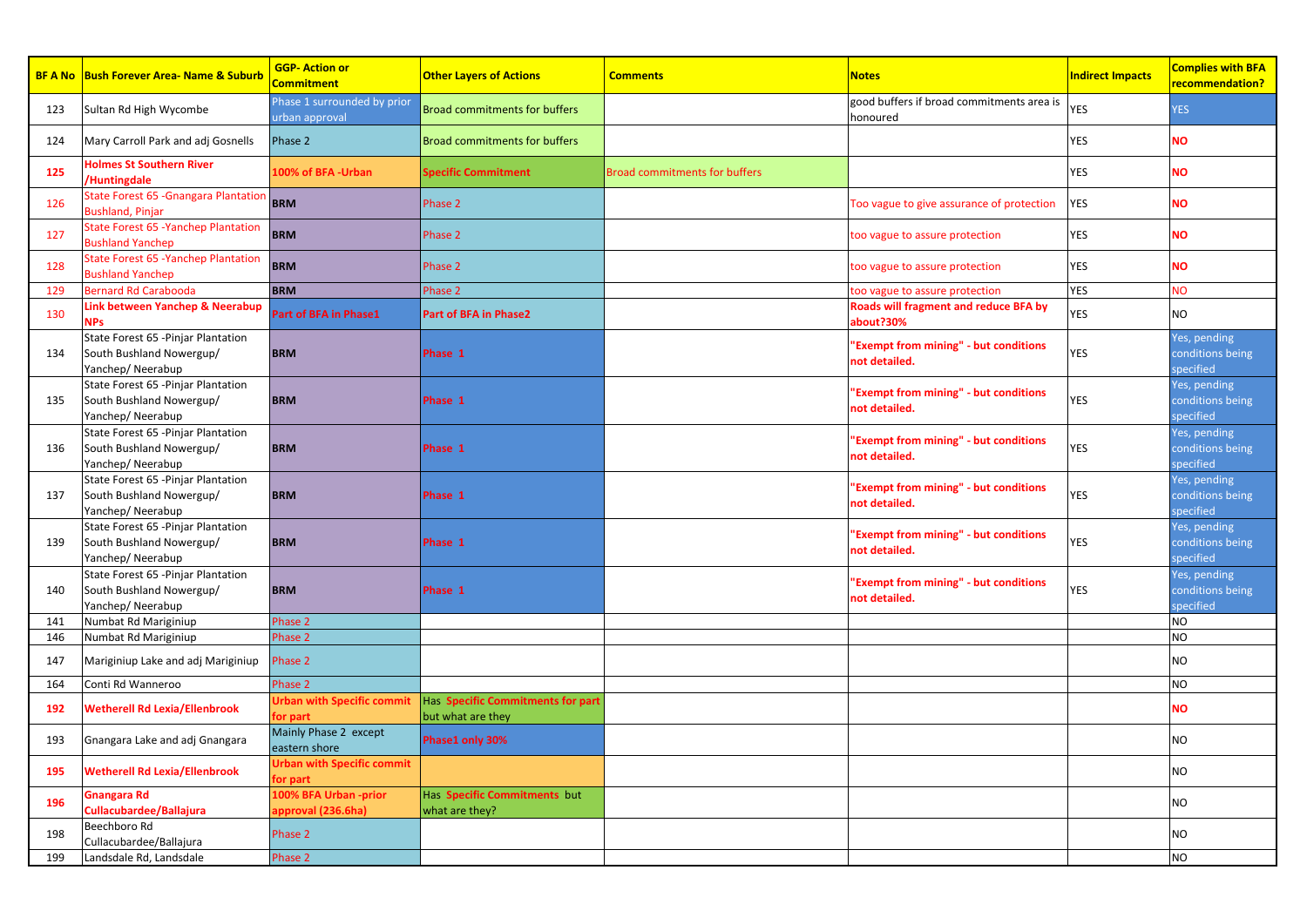|     | <b>BF A No Bush Forever Area- Name &amp; Suburb</b>          | <b>GGP-Action or</b><br>Commitment        | <b>Other Layers of Actions</b>                                    | <b>Comments</b>                                                            | <b>Notes</b>                                                                             | <b>Indirect Impacts</b>                                                                | <b>Complies with BFA</b><br>recommendation? |
|-----|--------------------------------------------------------------|-------------------------------------------|-------------------------------------------------------------------|----------------------------------------------------------------------------|------------------------------------------------------------------------------------------|----------------------------------------------------------------------------------------|---------------------------------------------|
| 200 | Caversham Airbase West<br>Swan/Whiteman                      | Phase 2                                   |                                                                   |                                                                            |                                                                                          |                                                                                        | <b>NO</b>                                   |
| 201 | Koondoola Regional Bushland                                  | Phase 2                                   |                                                                   |                                                                            |                                                                                          |                                                                                        | <b>NO</b>                                   |
| 202 | Warwick Open Space Cons Area                                 | Phase 2                                   |                                                                   |                                                                            |                                                                                          |                                                                                        | <b>NO</b>                                   |
| 203 | Carine Swamps Carine                                         | Phase 2                                   |                                                                   |                                                                            |                                                                                          |                                                                                        | <b>NO</b>                                   |
| 204 | Star Swamp North Beach/Waterman Phase 2                      |                                           |                                                                   |                                                                            |                                                                                          |                                                                                        | <b>NO</b>                                   |
| 212 | Lake Gwelup Reserve, Gwelup                                  | Phase 2                                   |                                                                   |                                                                            |                                                                                          |                                                                                        | <b>NO</b>                                   |
| 213 | <b>Bushmead Bushland Swan</b>                                | Phase 2                                   |                                                                   |                                                                            |                                                                                          |                                                                                        | <b>NO</b>                                   |
| 214 | Ashfield Flats Bassendean/Ashfield                           | Phase 2                                   |                                                                   |                                                                            |                                                                                          |                                                                                        | <b>NO</b>                                   |
| 215 | Helena River, Helena Valley                                  | Phase 2                                   |                                                                   |                                                                            |                                                                                          |                                                                                        | <b>NO</b>                                   |
| 216 | Adelaide Cres, Helena Valley                                 | Phase 2                                   |                                                                   |                                                                            |                                                                                          |                                                                                        | <b>NO</b>                                   |
| 217 | Ridge Hill Rd, Gooseberry Hill                               | no protection at all                      |                                                                   |                                                                            |                                                                                          |                                                                                        | <b>NO</b>                                   |
| 218 | Shenton Park Bush Shenton Park                               | Phase 2                                   |                                                                   |                                                                            |                                                                                          |                                                                                        | <b>NO</b>                                   |
| 220 | Lake Claremont, Claremont<br>/Swanbourne                     | Phase 2                                   |                                                                   |                                                                            |                                                                                          |                                                                                        | N <sub>O</sub>                              |
| 221 | Point Resolution Reserve Dalkeith                            | Phase 2                                   |                                                                   |                                                                            |                                                                                          |                                                                                        | <b>NO</b>                                   |
| 224 | Canning River Reg Park Riverton to<br>Langford               | Most Exist. Cons Reserve or<br>Phase 1    | Bannister Creek -Urban with<br><b>Specific and Broad Commits</b>  |                                                                            | About 20% left to Phase 2                                                                |                                                                                        | N <sub>O</sub>                              |
| 226 | Harry Sandon Reserve Attadale                                | Phase 2                                   |                                                                   |                                                                            |                                                                                          |                                                                                        | <b>NO</b>                                   |
| 227 | Mt Henry Bushland Salter Point                               | Phase 2                                   | <b>Broad Commitments outside BFA</b><br>over Aquinas College bush |                                                                            | <b>Broad commitments around Aquinas Oval</b><br>(not in BFA)- QUERY effectiveness        | State EIA Fig 5.5:<br>hows some<br>mpact by<br><b>Infrastructure</b><br>(Mitchell Fwy) | <b>NO</b>                                   |
| 228 | Blue Gum Reserve Brentwood/Mt<br>Pleasant                    | Phase 2                                   |                                                                   |                                                                            |                                                                                          |                                                                                        | <b>NO</b>                                   |
| 244 | <b>North Lake and Bibra Lake</b>                             | Part Phase 2                              | Part Phase1 but bisected by<br>infrastructure                     |                                                                            | Infrastructure unacceptable impact                                                       | <b>YES</b>                                                                             | <b>NO</b>                                   |
| 245 | <b>Ken Hurst Park Leeming</b>                                | <b>Industrial- Part A of BFA</b>          | <b>Specific Commitments for Part A</b>                            | State EIA Fig 5.5: shows some impact by<br>Infrastructure - numerous areas | Phase 2 for remainder of BFA 245                                                         |                                                                                        | No                                          |
| 246 | Canning and Southern Rivers<br>Beckenham to Martin/Kelmscott | Mostly Phase 2 esp. in upper<br>reaches   | some Phase 1 - downstream only                                    | State EIA Fig 5.5: shows some impact by<br>nfrastructure - numerous areas  | Proposed Urban - insufficient . buffers adj.<br>Canning R. at Kelmscott & upper S. River | Yes                                                                                    | No                                          |
| 247 | Manning Lake Hamilton<br>Hill/Spearwood                      | Phase 2                                   |                                                                   |                                                                            |                                                                                          |                                                                                        | No                                          |
| 253 | Harrisdale Swamp Forrestdale                                 | most Phase 2                              | part Phase 1                                                      | State EIA Fig 5.5: shows some impact by<br>nfrastructure                   |                                                                                          |                                                                                        | No                                          |
| 254 | South Lake                                                   | Phase 1                                   |                                                                   |                                                                            |                                                                                          |                                                                                        | <b>YES</b>                                  |
| 255 | <b>Dallen Rd Gosnells</b>                                    | <b>Irban new in GGP</b>                   | <b>Specific Commitments</b>                                       | v poor Broad commitments on buffers                                        |                                                                                          |                                                                                        | <b>NO</b>                                   |
| 256 | Yangebup and Little Rush Lake<br>Yangebup                    | Phase 2                                   |                                                                   |                                                                            |                                                                                          |                                                                                        | No                                          |
| 260 | Southern River, Westfield                                    | Phase 2                                   |                                                                   |                                                                            |                                                                                          |                                                                                        | No                                          |
| 261 | Lake Coogee Munster                                          | Phase 2 - does not include<br>any buffers |                                                                   | Broad commits on buffers over Indust - will be<br>hard to enforce          | Industrial action approved & new GGP<br>along most of east and south shores              |                                                                                        | No                                          |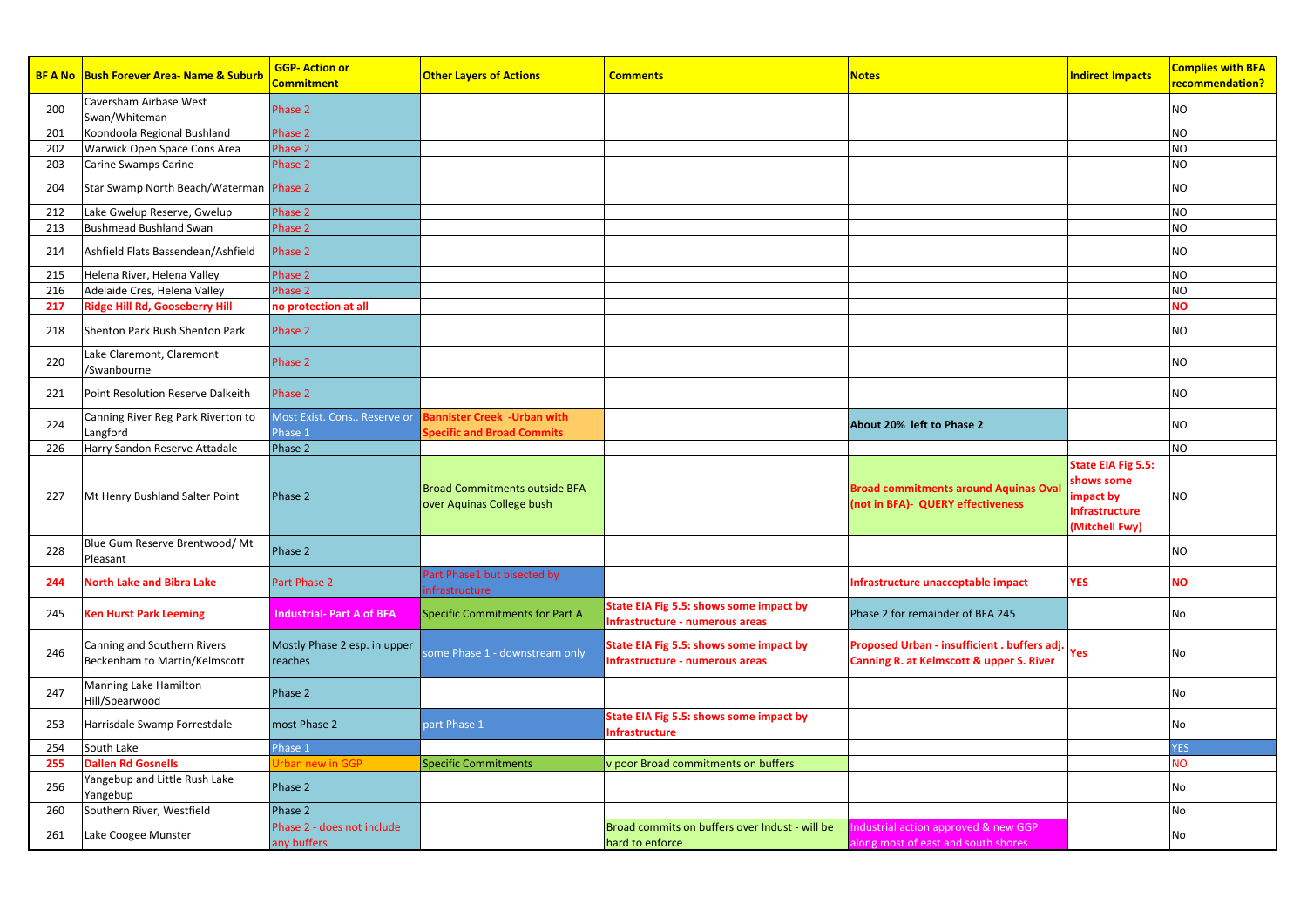|     | <b>BF A No Bush Forever Area- Name &amp; Suburb</b>           | <b>GGP-Action or</b><br>Commitment              | <b>Other Layers of Actions</b>                                         | <b>Comments</b>                                                                                          | <b>Notes</b>                                                                                    | <b>Indirect Impacts</b> | <b>Complies with BFA</b><br>recommendation?   |
|-----|---------------------------------------------------------------|-------------------------------------------------|------------------------------------------------------------------------|----------------------------------------------------------------------------------------------------------|-------------------------------------------------------------------------------------------------|-------------------------|-----------------------------------------------|
| 262 | Piarra Nature Reserve Forrestdale                             | <b>Existing Cons. Reserve</b>                   |                                                                        |                                                                                                          |                                                                                                 |                         | <b>YES</b>                                    |
| 263 | Banjup Bushland Banjup                                        | part Phase 1                                    | part Phase 2                                                           |                                                                                                          |                                                                                                 |                         | No                                            |
| 264 | Lambert Lane Bushland Wungong                                 | <b>West part of BFA exist</b><br><b>Reserve</b> | <b>East half of BFA Industrial</b>                                     | Wungong Bk tributary, E of BFA- no protection<br>at present. Also Infrastructure Impact                  | <b>Commitments on Industrial part of BFA:</b><br>What exactly is this?                          | <b>YES large</b>        | <b>NO</b>                                     |
| 266 | <b>Wungong Brook Byford</b>                                   | About 50% in Phase 2                            | About 50% in new &approved<br>Urban & only half of this<br>commitments | <b>Insufficient buffers around BFA where</b><br>surrounds are all urban                                  | Specific Commitments on part of Brook.<br>What exactly is this?                                 | <b>YES large</b>        | <b>NO</b>                                     |
| 267 | <b>Mandogalup Rd Hope Valley</b>                              | <b>Phase 2</b>                                  | <b>BFA</b> completely surrounded by<br>extensive Industrial zone       | Poor or no buffers shown as Broad<br>Commitments, no effort to link to other BFA                         | Also Infrastructure impacts                                                                     | <b>YES large</b>        | <b>NO</b>                                     |
| 268 | <b>Mandogalup Rd Mandogalup</b>                               | <b>Phase 2</b>                                  | by extensive Industrial zone                                           | BFA almost completely surrounded Poor or non-existent buffers shown as Broad<br><b>Commitments</b>       | Also Infrastructure impacts                                                                     | Yes                     | <b>NO</b>                                     |
| 269 | The Spectacles                                                | 50% in Phase 1                                  | 50% in Phase 2                                                         | Phase 2 - look like pot. Infrastructure impact -<br>leaving options open for major roads through<br>BFA? |                                                                                                 | Yes                     | <b>NO</b>                                     |
| 270 | <b>Sandy Lake Anketell</b>                                    | Phase 2                                         | Part C of BFA either not protected<br>at all or Urban                  | Spec. Commit. on a part of the area C of BFA<br>made Urban                                               | Linkage to BFA 269 (part C of BFA 270)<br>east of Fwy not protected                             |                         | <b>NO</b>                                     |
| 271 | Cardup Brook, Cardup/Peel Estate                              | More than 50% new Urban<br><b>Ction in GGP</b>  | <30% Phase 2, 20% Specific<br><b>Commits</b>                           |                                                                                                          |                                                                                                 |                         | <b>NO</b>                                     |
| 272 | Sicklemore Rd Parmelia/ Casuarina                             | Phase 2                                         |                                                                        |                                                                                                          | State EIA (Fig 5.5) shows impact -<br>nfrastructure                                             |                         | No                                            |
| 273 | Casuarina Prison Bushland                                     | Phase 2                                         |                                                                        |                                                                                                          |                                                                                                 |                         | No                                            |
| 275 | Stakehill Swamp Baldivis                                      | 40% Phase 2                                     | 40% Phase1                                                             | 20% of BFA not protected at all                                                                          | CCW Surrounded by new Rural Res action<br>GGP - buffers not adequate in Broad<br><b>Commits</b> |                         | No                                            |
| 277 | River, Stakehill and Harvey Rds<br>Karnup                     | <b>75% is Urban Action</b>                      | 25% is Phase 2                                                         | Specific Commitment in urban area                                                                        |                                                                                                 |                         | No                                            |
| 278 | Cassia Dr, Karnup                                             | 100% new and approved<br><b>Urban Action</b>    |                                                                        | Infrastructure Fig 5.5. State EIA                                                                        | Karrakatta Complex Central and South<br>Banksia woodland in very good condition                 |                         | No                                            |
| 280 | Dianella Open Space                                           | Phase 2                                         |                                                                        |                                                                                                          | State EIA (Fig 5.5) shows impact -<br>nfrastructure                                             |                         | No                                            |
| 281 | Herdsman Lake                                                 | Phase 2                                         |                                                                        |                                                                                                          |                                                                                                 |                         | No                                            |
| 282 | Tomah Rd Wattle Grove                                         | Phase2                                          |                                                                        |                                                                                                          |                                                                                                 |                         | No                                            |
| 283 | Queens Park Bushland Queens Park                              | Phase 2                                         |                                                                        |                                                                                                          |                                                                                                 |                         | No                                            |
| 284 | SW Link from wilbinga to Yanchep<br>NΡ                        | Phase 1                                         |                                                                        |                                                                                                          |                                                                                                 |                         | Yes                                           |
| 285 | State Forest 65 - Pinjar Plantation<br>North Bushland Yanchep | mining lease with specific<br>commitment        | ?100%                                                                  |                                                                                                          | "Except from mining" - but conditions not<br>detailed.                                          |                         | Yes, pending<br>conditions being<br>specified |
| 286 | State Forest 65 - Pinjar Plantation<br>North Bushland Yanchep | mining lease with specific<br>commitment        |                                                                        |                                                                                                          | 'Except from mining" - but conditions not<br>detailed.                                          |                         | Yes, pending<br>conditions being<br>pecified  |
| 288 | Yanchep NP and adj bushland                                   | <b>Existing Cons. Reserve</b>                   | losing a small bit in SW of reserve to<br>Phase 2                      | Gaining some in Phase 1 addition                                                                         |                                                                                                 |                         | Yes                                           |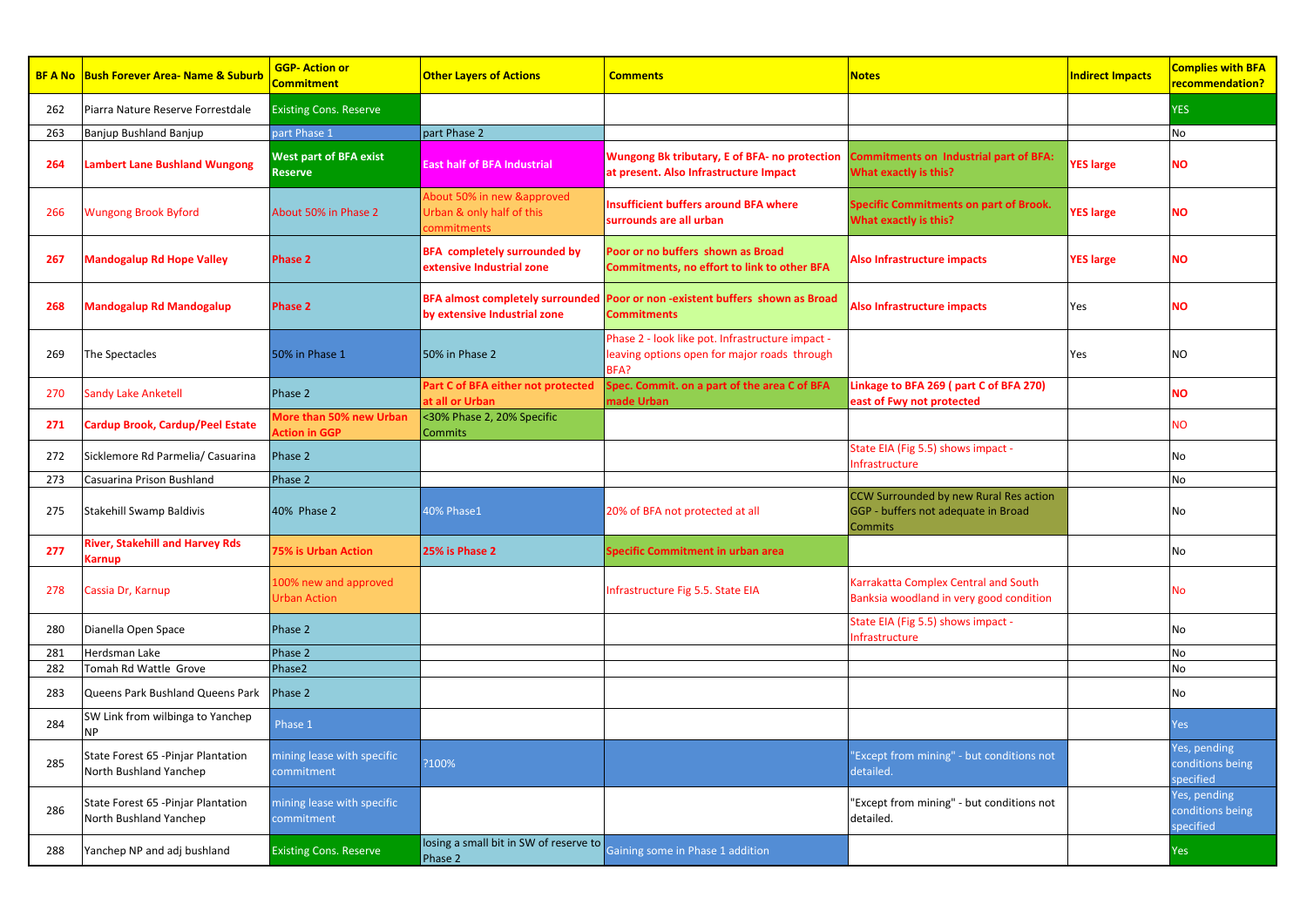|     | <b>BF A No Bush Forever Area- Name &amp; Suburb</b>                     | <b>GGP-Action or</b><br>Commitment                  | <b>Other Layers of Actions</b>                                  | <b>Comments</b>                                                                        | <b>Notes</b>                                                   | <b>Indirect Impacts</b> | <b>Complies with BFA</b><br>recommendation? |
|-----|-------------------------------------------------------------------------|-----------------------------------------------------|-----------------------------------------------------------------|----------------------------------------------------------------------------------------|----------------------------------------------------------------|-------------------------|---------------------------------------------|
| 289 | Ningana Bushland Yanchep<br>/Eglington                                  | Phase 1                                             |                                                                 |                                                                                        |                                                                |                         | Yes                                         |
| 290 | <b>Hopkins Rd Nowergup</b>                                              | <b>BRM lease</b>                                    | Phase 1 - SMALL AREAS                                           | <b>MOST Phase 2 -most impacted heavily</b>                                             | State EIA Figure 5.5. shows high % impact<br>to BFA area       |                         | NΟ                                          |
| 291 | Jenkins Rd Bullsbrook                                                   | Phase 2                                             | Part A of BFA (<10%) is existing<br>Cons Area                   |                                                                                        |                                                                |                         | No                                          |
| 292 | Bullsbrook NR and adj Bullsbrook                                        | <b>Existing Cons. Reserve</b>                       | but part of BFA area is Phase 2                                 |                                                                                        | Some infrastructure impact shown in<br>State EIA Figure 5.5.   |                         | NO                                          |
| 293 | Shire View Hill and adj Nowergup/<br>Neerabup                           | <b>BRM</b> lease                                    | <b>INDUSTRIAL</b>                                               | Phase 2 and small Phase 1 areas wrt impacts<br><b>MOST UNCLEAR- PLEASE EXPLAIN!</b>    | State EIA Figure 5.5. shows ALMOST 100 %<br>impact to BFA area |                         | <b>NO</b>                                   |
| 294 | Pearce Aerodrome Bullsbrook                                             | Phase 2                                             |                                                                 |                                                                                        | Some road infrastructure impact                                |                         | No                                          |
| 295 | <b>Flynn Drive Neerabup</b>                                             | ndustrial pre approved                              | Phase 2 -about 60%                                              | Spec commit on industrial                                                              | Too vague to give assurance of protection                      |                         | <b>NO</b>                                   |
| 296 | Ellen Brook Upper Swan                                                  | Phase 2 part                                        |                                                                 |                                                                                        |                                                                |                         | <b>NO</b>                                   |
| 298 | Della Rd South Bushland Bulls brook Industrial                          |                                                     | Specific commitment on industrial                               | <b>Broad commitments for buffers</b>                                                   |                                                                |                         | <b>NO</b>                                   |
| 299 | Yellagonga RP Wanneroo/ Woodvale Lake Joondalup Exist Cons<br>/Kingsley | Reserve                                             | Walluburnup/Beenyup Swamp<br>Phase1                             | Lake Goollelal Part 2                                                                  |                                                                |                         | No                                          |
| 300 | Maralla Rd Ellenbrook / Upper Swan existing cons reserve                |                                                     |                                                                 | <b>Infrastructure direct impact: Perth- Darwin</b><br>Hwy- loss of about 88 ha of veg. |                                                                |                         | No                                          |
| 301 | Ellen Brook NR Upper Swan                                               | existing cons reserve                               |                                                                 |                                                                                        |                                                                |                         | Yes                                         |
| 302 | Swan R and Jane Brook, Ashfield to<br><b>Jpper Swan</b>                 | <b>Most Phase 2 but some loss</b><br>of BFA area    | <b>Susannah Brook of BFA- no</b><br>protection at all           |                                                                                        |                                                                |                         | <b>NO</b>                                   |
| 303 | Whitfords Ave Craigie/ Padbury                                          | Hepburn Hts & Craigie<br><b>Bushland in Phase 2</b> | Pinnaroo Cemetery Bush Urban                                    | <b>Broad and Specific Commitments on Pinnaroo</b><br><b>Bush</b>                       |                                                                |                         | No                                          |
| 304 | Whiteman Park West Swan                                                 | Most Phase 2                                        |                                                                 |                                                                                        |                                                                |                         | No                                          |
| 305 | Bennett Brook Eden Hill to West<br>Swan                                 | Most Phase 2                                        | 800 Bernly Dr Viveash removed -<br>no reason shown              |                                                                                        |                                                                |                         | NO                                          |
| 306 | Talbot Rd Stratton/ Swan View                                           | <b>Part Exist Cons Reserve</b>                      | Part Urban with Spec. Commitment Part Phase2                    |                                                                                        |                                                                |                         | No                                          |
| 307 | Lightning Swamp Noranda                                                 | Phase2                                              |                                                                 |                                                                                        | State EIA (Fig 5.5) shows sig. impact -<br>nfrastructure       |                         | NO                                          |
| 308 | Trigg Bushland Scarborough                                              | Phase2                                              |                                                                 |                                                                                        | State EIA (Fig 5.5) shows some impact -<br>nfrastructure       |                         | NO                                          |
| 309 | <b>Farrall Rd Stratton</b>                                              | Part Urban with Spec.<br>Commitment                 |                                                                 |                                                                                        |                                                                |                         | <b>NO</b>                                   |
| 310 | Floreat Beach Bushland City Beach<br>/Scarborough                       | Phase 2 over most                                   | <b>Irban over Part B- Boulevard</b><br>ntrance from W Coast Hwy | <b>Specific Commit over Part B</b>                                                     |                                                                |                         | NO                                          |
| 311 | South Guildford Bushland Hazelmere Phase 2                              |                                                     |                                                                 |                                                                                        |                                                                |                         | No                                          |
| 312 | Bold Park City Beach                                                    | Phase 2                                             | Jock east of Perry Lakes - Urban<br>xisting Approved            | Lot711 also cut from BFA - no reason shown                                             | State EIA (Fig 5.5) shows impact -<br>nfrastructure            |                         | NO                                          |
| 313 | Swan River Saltmarshes Mt<br>Lawley/Maylands                            | Phase 2                                             |                                                                 |                                                                                        |                                                                |                         | NO                                          |
| 314 | Swan River Foreshore Mt<br>Lawley/Maylands                              | Phase 2                                             |                                                                 |                                                                                        |                                                                |                         | <b>NO</b>                                   |
| 315 | Swanbourne Bushland City Beach/<br>Swanbourne                           | Phase 2                                             |                                                                 |                                                                                        |                                                                |                         | No                                          |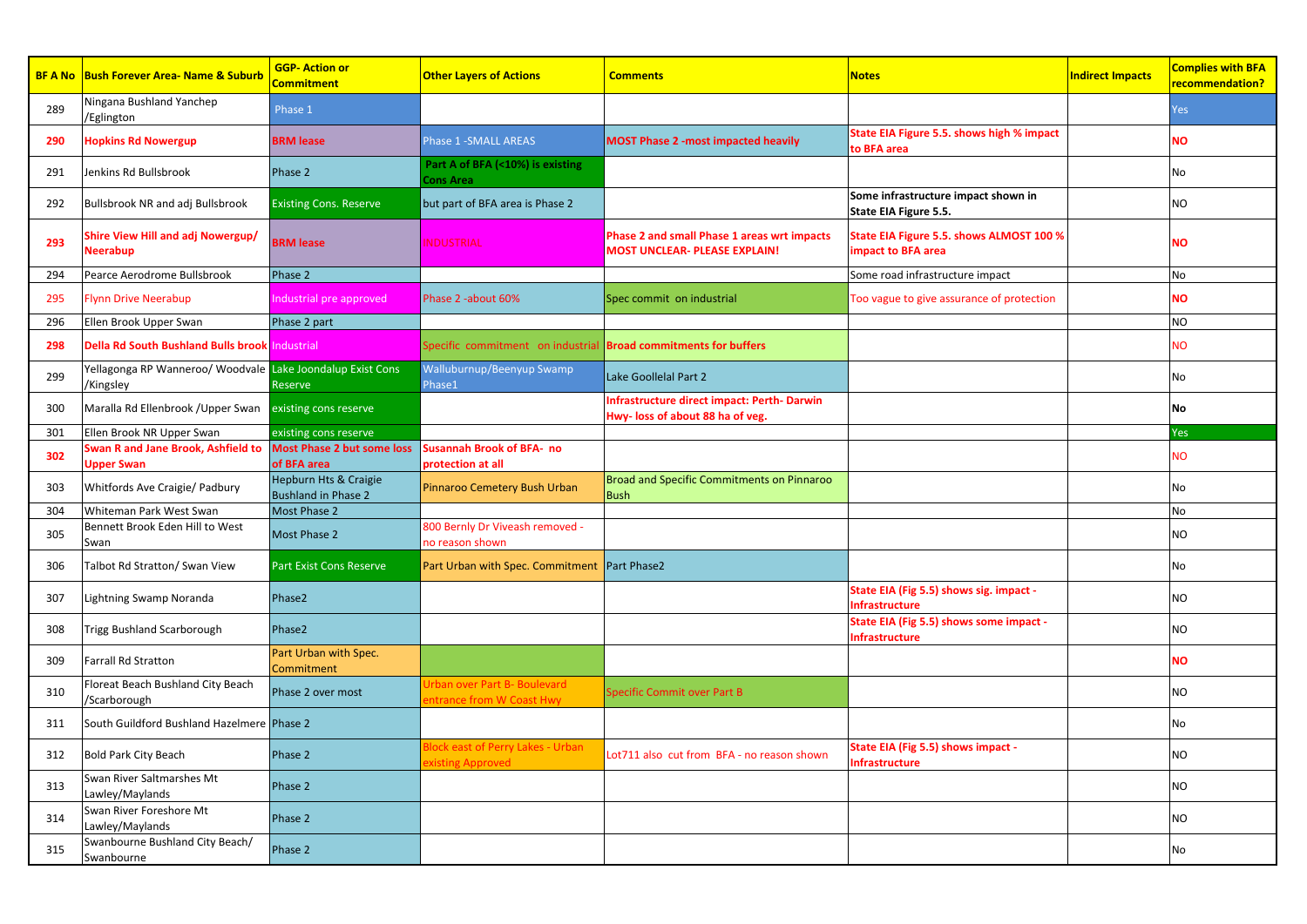|     | <b>BF A No Bush Forever Area- Name &amp; Suburb</b>                    | <b>GGP-Action or</b><br>Commitment                  | <b>Other Layers of Actions</b>                                                               | <b>Comments</b>                    | <b>Notes</b>                                                                                         | <b>Indirect Impacts</b> | <b>Complies with BFA</b><br>recommendation? |
|-----|------------------------------------------------------------------------|-----------------------------------------------------|----------------------------------------------------------------------------------------------|------------------------------------|------------------------------------------------------------------------------------------------------|-------------------------|---------------------------------------------|
| 316 | Maida Vale Reserve Maida Vale                                          | Phase 2                                             |                                                                                              |                                    |                                                                                                      |                         | <b>NO</b>                                   |
| 317 | <b>Kings Park</b>                                                      | No Actions                                          |                                                                                              |                                    |                                                                                                      |                         | <b>YES</b>                                  |
| 319 | Dundas Rd Forrestfield                                                 | Phase 1 for Part of BFA                             | Part is Phase2                                                                               |                                    | Part is already Cons Reserve and smaller<br>area is in Phase 2                                       |                         | No                                          |
| 320 | Hartfield Park Forrestfield                                            | Phase 2                                             |                                                                                              |                                    |                                                                                                      |                         | No                                          |
| 321 | Brickwood reserve Byford                                               | Phase 2                                             | a few buffer areas with Specific<br>Com otherwise Urban Surrounding                          |                                    | State EIA (Fig 5.5) shows sig. impact -<br>Infrastructure                                            |                         | No                                          |
| 322 | Burns Beach Bushland                                                   | Phase 2 - largest part                              | Phase 1 for Part of BFA                                                                      | bout 50% made Urban                |                                                                                                      |                         | <b>NO</b>                                   |
| 323 | Link from Burns Beach to Neerabup<br><b>NP</b>                         | Phase 2                                             |                                                                                              |                                    |                                                                                                      |                         | NO                                          |
| 324 | Jandabup Lake Jandabup/Mariginiup                                      | Large Part Exist Cons.<br>Reserve                   | Phase 1 for Part of BFA                                                                      | Phase 2 - large parts              |                                                                                                      |                         | NO                                          |
| 325 | Coastal Strip from Burns beach to<br><b>Hillarys</b>                   | nothing shown                                       |                                                                                              |                                    | what's this being left open for?                                                                     |                         | No                                          |
| 326 | Hawkins Rd Jandabup/Mariginiup                                         | Phase2                                              |                                                                                              |                                    |                                                                                                      |                         | NO                                          |
| 327 | Badgerup Lake Wanneroo                                                 | Phase2                                              |                                                                                              |                                    |                                                                                                      |                         | <b>NO</b>                                   |
| 328 | Decourcey Way Marangaroo                                               | Phase2                                              |                                                                                              |                                    |                                                                                                      |                         | N <sub>O</sub>                              |
| 329 | Point Heathcote Applecross                                             | Phase2                                              | other parts Broad Commitments                                                                |                                    |                                                                                                      |                         | NO                                          |
| 331 | Blackwall Reach, Pt. Walter, Alfred<br>Cove & adj Bicton to Applecross | Cove                                                | Mostly Phase 2 except Alfred Alfred Cove & cliffs only to Pt.<br>Walter                      |                                    | All Phase 2 except Alf Cove & cliffs to Pt.<br>Walter & narrow Phase 1 Block 9789                    |                         | NO                                          |
| 333 | Canning River Foreshore Salter Pt. to<br>Wilson                        | Phase 2                                             | part B of BFA & adj - Urban with<br><b>Specific Commitment</b>                               | <b>What is Specific Commitment</b> | Broad commitments for remaining part of<br><b>CCW not in BFA at Waterford inaccurately</b><br>mapped |                         |                                             |
| 334 | Chidley Pt. Mosman Park                                                | Phase 2                                             |                                                                                              |                                    |                                                                                                      |                         | <b>NO</b>                                   |
| 335 | Minim Cove Mosman Park                                                 | Phase 2                                             |                                                                                              |                                    |                                                                                                      |                         | NO                                          |
| 336 | <b>Wireless Hill Ardross</b>                                           | Phase 2                                             |                                                                                              |                                    | State EIA (Fig 5.5) shows impact -<br><b>Infrastructure- widening of Canning Hwy</b>                 |                         | NO                                          |
| 337 | Booragoon Lake Booragoon                                               | Phase 2                                             |                                                                                              |                                    | Broad commitment to buffer is<br>meaningless as most is sealed road and<br>urban already             |                         | NO                                          |
| 338 | Yagan Wetland Bull Creek                                               | Phase 2                                             |                                                                                              |                                    | State EIA (Fig 5.5) shows impact -<br><b>Infrastructure- widening of Leach Hwy</b>                   |                         | NO                                          |
| 339 | Piney Lake Winthrop                                                    | Phase 2                                             |                                                                                              |                                    | State EIA (Fig 5.5) shows impact -<br><b>Infrastructure- widening of Leach Hwy</b>                   |                         | NO                                          |
| 340 | <b>Phoebe St Southern River</b>                                        | .00% Urban                                          | <b>Broad Commitments</b>                                                                     |                                    |                                                                                                      | <b>YES</b>              | NO                                          |
| 341 | Woodman Point Coogee/Munster                                           | <b>Exist Cons. Reserve over</b><br>about 70% of BFA | All near-coastal parts- approx. 30%<br>of BFA-(inc. spit & westernmost<br>point) in Phase 2. |                                    |                                                                                                      | <b>YES</b>              | No                                          |
| 342 | Anstey Keane Forrestdale                                               | Phase1 part                                         | Phase 2 most                                                                                 | Lot 68 and Lot100 Industrial       | Specific Commitment over Lot 100 and 68-<br>what does this guarantee                                 |                         | No                                          |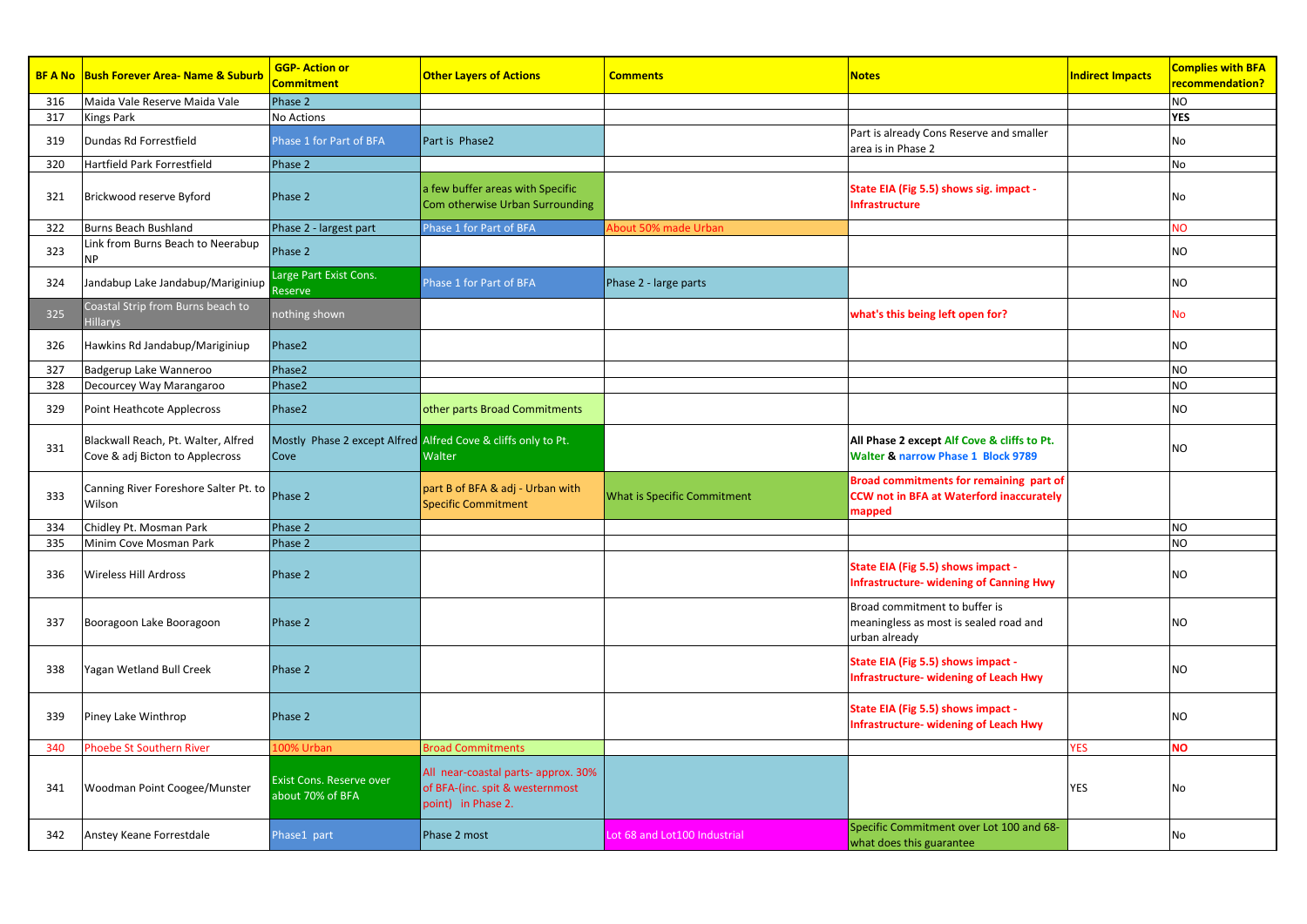|     | <b>BF A No</b> Bush Forever Area- Name & Suburb                    | <b>GGP-Action or</b><br>Commitment                                                                                                                                                          | <b>Other Layers of Actions</b>                                                                                                                                                 | <b>Comments</b>                                                 | <b>Notes</b>                                                                                                             | <b>Indirect Impacts</b>                                                                                                                     | <b>Complies with BFA</b><br>recommendation? |
|-----|--------------------------------------------------------------------|---------------------------------------------------------------------------------------------------------------------------------------------------------------------------------------------|--------------------------------------------------------------------------------------------------------------------------------------------------------------------------------|-----------------------------------------------------------------|--------------------------------------------------------------------------------------------------------------------------|---------------------------------------------------------------------------------------------------------------------------------------------|---------------------------------------------|
| 344 | Dennis de Yong and Gibbs Rd<br>Banjup/Forrestdale                  | Phase1 part                                                                                                                                                                                 | Phase 2 most                                                                                                                                                                   | mall part Exist Cons Reserve                                    |                                                                                                                          |                                                                                                                                             | No                                          |
| 345 | Forrestdale Lake                                                   | <b>Exist Cons Res.</b>                                                                                                                                                                      | Phase 1 -most of the rest of BFA                                                                                                                                               | NW corner & small south block in Phase2                         | minor infrastructure impacts on a few<br>edges                                                                           |                                                                                                                                             | No                                          |
| 346 | Brownman Swamp, Mt Brown Lake<br>and adj Henderson/Naval Base      | <b>Exist Cons Reserve approx</b><br>50%                                                                                                                                                     | two small area Phase1-one of these<br>areas not best bush                                                                                                                      | Southern end -bush -under large new Industrial<br>action in GGP | All important coastal veg and v. good, large<br>northern block and road area -thru v. good<br>bush bisecting BFA-Phase 2 | State EIA (Fig 5.5)<br>arge impact -<br><b>Infrastructure</b>                                                                               | NO - very poorly                            |
| 347 | Wandi and Anketell Rd<br>Wandi/Oakford                             | <b>Most Phase1</b>                                                                                                                                                                          | <b>Smaller area Phase2</b>                                                                                                                                                     | mall existing Cons Res                                          | State EIA (Fig 5.5) shows impact -<br>Infrastructure along south boundary<br>(road)                                      |                                                                                                                                             | N <sub>O</sub>                              |
| 348 | Modong Nature Reserve Oakford                                      | <b>Exist Cons Res.</b>                                                                                                                                                                      | Part B in Phase 2                                                                                                                                                              |                                                                 |                                                                                                                          |                                                                                                                                             | <b>NO</b>                                   |
| 349 | Leda and Adj Leda                                                  | <b>Exist Cons Reserve- better</b><br>uffers needed                                                                                                                                          | minor additions in Phase 2- Part B<br>of BFA                                                                                                                                   | Part C - Urban with Speci Commit                                | State EIA (Fig 5.5) shows significant impact<br>at least 2 new ?roads/ pipeline through<br>centre of BFA                 |                                                                                                                                             |                                             |
| 350 | <b>Byford to Serpentine Rail Reserves</b>                          | <b>Jrban</b>                                                                                                                                                                                | ndustrial                                                                                                                                                                      | <b>Broad Commitments</b>                                        | Infrastructure also                                                                                                      | <b>YES</b>                                                                                                                                  | <b>NO</b>                                   |
| 351 | Cardup Brook Reserve, Cardup                                       | Jrban 1009                                                                                                                                                                                  | <b>pecific Comm</b>                                                                                                                                                            | <b>Broad Commitments</b>                                        |                                                                                                                          | <b>YES</b>                                                                                                                                  | ÑЙ                                          |
| 352 | Cardup Nature Reserve, Cardup                                      | Exist. Cons. Res                                                                                                                                                                            | part B of BFA - Phase 2                                                                                                                                                        |                                                                 | State EIA (Fig 5.5) shows impact in Part B-<br><b>Infrastructure- SW Hwy</b>                                             |                                                                                                                                             | Νo                                          |
| 353 | Banksia Rd Reserve Peel Estate                                     | Exist. Cons. Res most of part                                                                                                                                                               |                                                                                                                                                                                |                                                                 |                                                                                                                          |                                                                                                                                             | <b>ES</b>                                   |
| 354 | Norman Rd Whitby/Cardup                                            | Phase 2                                                                                                                                                                                     | Part B Urban with specific<br>ommitment                                                                                                                                        |                                                                 | No buffers provided and Urban already<br>approved so commitment too late                                                 |                                                                                                                                             | N <sub>O</sub>                              |
| 355 | Pt. Peron and Adj Shoalwater Bay                                   | <b>Existing Cons. Reserve</b>                                                                                                                                                               | <b>Urban new action in GGP</b><br><b>Sinfrastructure approx. 50%</b><br>emoval of Cons Res.                                                                                    | Phase 2 over most near-coast areas                              | Specific Commitments over most of Urban                                                                                  | infrastructure                                                                                                                              | NΟ                                          |
| 356 | Lake Cooloongup. Lake Walyungup<br>and adj Hillman to Port Kennedy | Phase 1 over bush in Part A                                                                                                                                                                 | Phase 2 on Part A: CCW Lakes (<br>inc. Lwalyungup TEC) & Hillman<br>golf course. Also over Part C east of<br><b>Cooloongup (Ba-Tuart woodlands</b><br>on Spearwood - sig veg), |                                                                 | New Urban in GGP over 356 B part to<br>Holocene swales TEC - linkage to Port<br>Kennedy, SW of L. Walyungup              | <b>INFRASTRUCTURE</b><br>esp. 100% of 356 B<br>SW of<br>Walyungup& new<br>road through TEC<br>at south boundary<br>of Link section A &<br>R | NΟ                                          |
| 358 | Lake Richmond Rockingham                                           | Phase 2                                                                                                                                                                                     |                                                                                                                                                                                |                                                                 | State EIA (Fig 5.5) impact Infrastructure on<br>N & S boundaries                                                         |                                                                                                                                             | No                                          |
| 360 | Mundijong Rd & Watkins Rd NR-<br><b>Mundijong/Peel Estate</b>      | Phase 2-only really protects<br>part of Duckpond Rd<br>triangle& even this area will<br>be impacted by<br>Infrastructure and lacks a<br>good buffer to protect from<br>Industrial to south. | East end at Mundijong- to Watkins<br><b>Rd NR - Urban action</b>                                                                                                               | Watkins NR exist. Cons Res no buffer allow.                     | State EIA (Fig 5.5) Infrastructure-all<br>Mundijong Rd, all Watkins Rd & 30% of<br><b>Watkins NR impacted</b>            |                                                                                                                                             | <b>NO</b>                                   |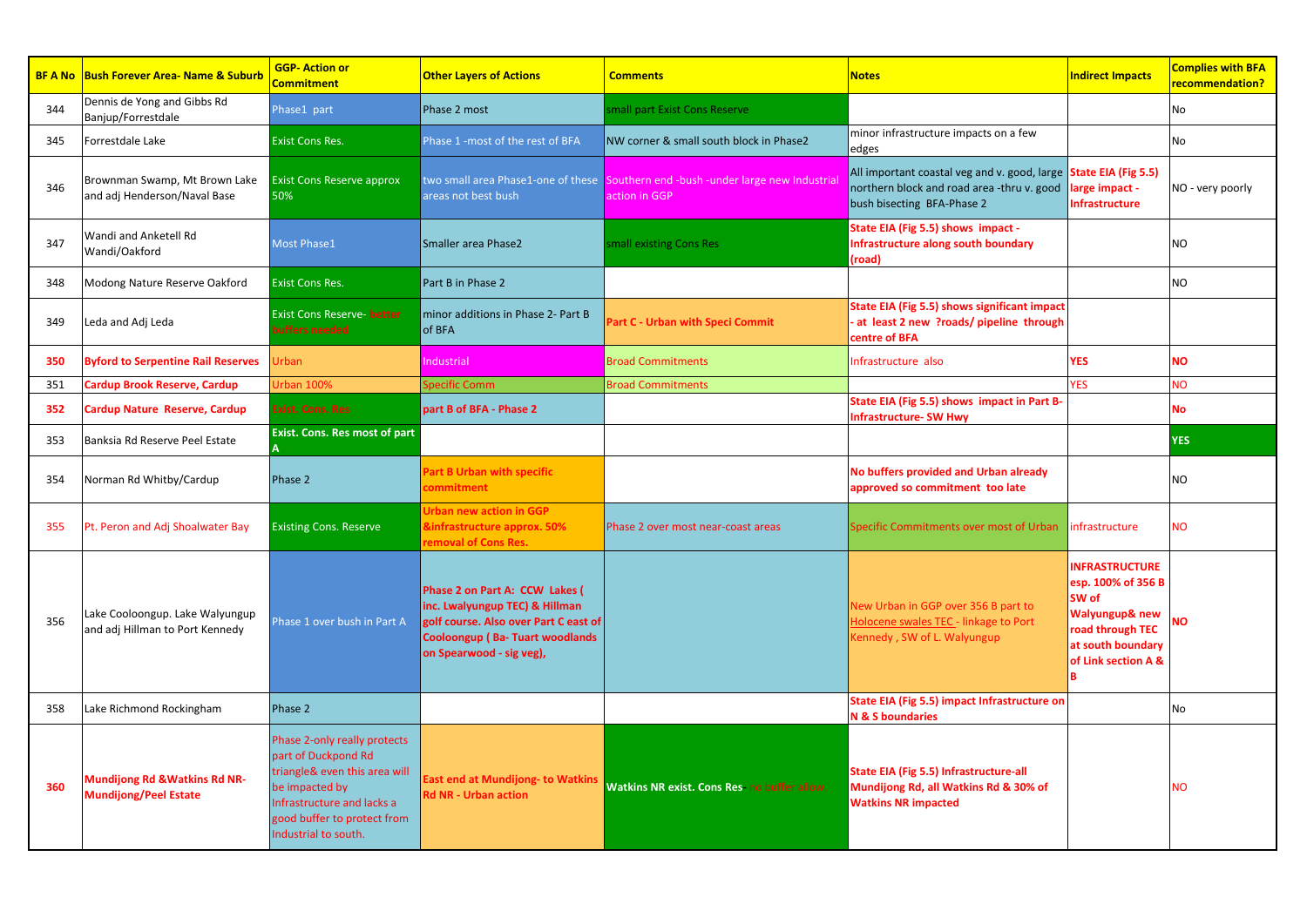|     | <b>BF A No Bush Forever Area- Name &amp; Suburb</b>        | <b>GGP-Action or</b><br>Commitment                                                                | <b>Other Layers of Actions</b>                                                                              | <b>Comments</b>                             | <b>Notes</b>                                                            | <b>Indirect Impacts</b> | <b>Complies with BFA</b><br>recommendation?                             |
|-----|------------------------------------------------------------|---------------------------------------------------------------------------------------------------|-------------------------------------------------------------------------------------------------------------|---------------------------------------------|-------------------------------------------------------------------------|-------------------------|-------------------------------------------------------------------------|
| 361 | Norman Rd Whitby/Cardup                                    | Phase 2                                                                                           | <b>Surrounded by Industrial - no</b><br>buffers                                                             |                                             |                                                                         | Yes                     | <b>NO</b>                                                               |
| 362 | Roman Rd Whitby                                            | <b>Exist Cons Res.</b>                                                                            | surrounded by new Urban action                                                                              |                                             |                                                                         | Yes                     | <b>YES</b>                                                              |
| 365 | <b>Byford to Serpentine Road /Rail</b><br><b>Reserves</b>  | no protection for 16km                                                                            | <b>Existing Con Res vs. mall &amp; some</b><br>except small Phase2 sections buffers adj to new Urban action | buffer- Broad &specific commitments         | State EIA (Fig 5.5) impact- full length of<br><b>BFA</b>                | Yes                     | <b>NO</b>                                                               |
| 367 | Penguin, Seal, Bird, Gull Islands and<br>Shag Rock         | n/a to GGP                                                                                        |                                                                                                             |                                             |                                                                         |                         | N/A to GGP                                                              |
| 368 | Lowlands Bushland, Eastern Block<br>Peel Estate            | <b>Exist. Cons Res</b>                                                                            | <b>Phase 2:Serpentine R within and</b><br>west of the Lowlands BFA                                          |                                             |                                                                         |                         | <b>YES but Serpentine</b><br>River needs inc. in<br><b>Cons Reserve</b> |
| 369 | <b>Doghill Rd Baldivis</b>                                 | <b>Phase 2 - but this conceals</b><br><b>Rural RES action -approved</b><br>& new over 100% of BFA | <b>Rural. Res., part approved/ part</b><br>ew for GGP for 100% of BFA                                       | Also Specific Commitment Layer under Phase2 | But State EIA (Fig 5.5) ALSO shows 100%<br><b>IMPACT-Infrastructure</b> |                         | NΟ                                                                      |
| 371 | Serpentine R Peel Estate to<br>Serpentine                  | Phase 2                                                                                           | <b>Phase 2 for all of Serpentine River</b><br>(BFA 368 and BFA 371) on SCP                                  |                                             |                                                                         |                         | No                                                                      |
| 372 | Lowlands Bushland, West Block<br>(Hymus Swamp) Peel Estate | <b>Exist. Cons Res</b>                                                                            | small part is Phase 2                                                                                       |                                             |                                                                         |                         | <b>YES but Serpentine</b><br>River needs inc. in<br><b>Cons Reserve</b> |
| 375 | Byford to Serpentine Rail Rd<br>Reserves                   | Phase 2                                                                                           | small part Exist. Cons. Res.                                                                                | <b>Part Urban with Specific Commit</b>      | State EIA (Fig 5.5) shows some impact -<br><b>Infrastructure</b>        |                         | No                                                                      |
| 376 | <b>Baldivis Rd Baldivis</b>                                | Phase 2                                                                                           |                                                                                                             |                                             |                                                                         |                         | No                                                                      |
| 377 | Port Kennedy                                               | <b>Existing Cons. Res.</b>                                                                        | Phase 2 over all frontal dunes                                                                              |                                             |                                                                         |                         | No                                                                      |
| 378 | Henderson Rd Peel Estate                                   | Phase 2                                                                                           |                                                                                                             |                                             |                                                                         |                         | No                                                                      |
| 379 | Anstey Swamp Karnup                                        | mostly Phase1                                                                                     | needs buffer zone bet. E boundary<br>& adj Urban GGP action                                                 |                                             | State EIA (Fig 5.5) shows some impact -<br>Infrastructure               |                         | Yes                                                                     |
| 380 | Rosella Rd Bullsbrook                                      | Phase 1                                                                                           |                                                                                                             |                                             |                                                                         |                         | Yes                                                                     |
| 381 | Ridges and Adjacent Bushland<br>Yanchep/Nowergup           | Phase 1                                                                                           |                                                                                                             |                                             |                                                                         |                         | Yes                                                                     |
| 382 | Lake Pinjar and adj Pinjar                                 | Phase 2                                                                                           | Insufficient buffers in Broad<br><b>Commitments</b>                                                         |                                             |                                                                         |                         | N٥                                                                      |
| 383 | Neerabup NP, Lake Nowergup NR<br>and adj Neerabup          | Part-Exist Cons Reserve                                                                           | Phase 1                                                                                                     | Still a lot in Phase 2                      |                                                                         |                         | No                                                                      |
| 384 | Neerabup Lake and adj Neerabup                             | Phase 1                                                                                           |                                                                                                             |                                             |                                                                         |                         | $res$ ?                                                                 |
| 385 | Reid Hwy Bushland Mirrabooka<br>Malaga                     | Phase 1 west of Alexander<br><b>Drive</b>                                                         | Phase 2 East of Alexander Drive                                                                             |                                             | State EIA (Fig 5.5) shows some major<br>impact to Phase1 area           |                         | ΝO                                                                      |
| 386 | Perth Airport and adj                                      | Phase 2 over all BFA- GGP<br>map viewer contradicts<br>impact outcome as shown in<br>State EIA    |                                                                                                             |                                             | State EIA (Fig 5.5) shows approx. 70%<br>impact--Infrastructure         |                         | <b>NO</b>                                                               |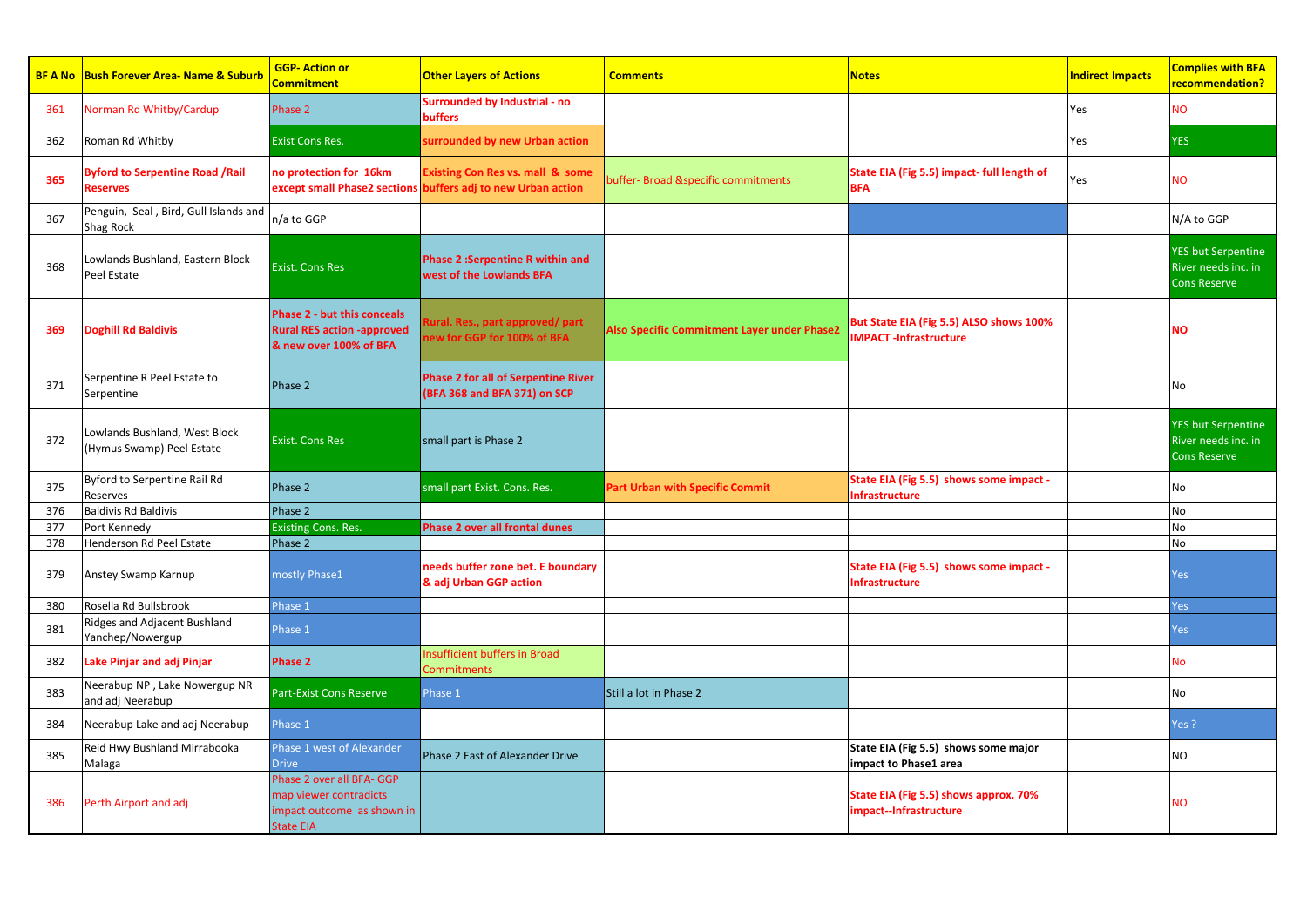|     | <b>BF A No Bush Forever Area- Name &amp; Suburb</b>             | <b>GGP-Action or</b><br>Commitment        | <b>Other Layers of Actions</b>                             | <b>Comments</b>                             | <b>Notes</b>                                                                       | <b>Indirect Impacts</b>                                  | <b>Complies with BFA</b><br><mark>recommendation?</mark> |
|-----|-----------------------------------------------------------------|-------------------------------------------|------------------------------------------------------------|---------------------------------------------|------------------------------------------------------------------------------------|----------------------------------------------------------|----------------------------------------------------------|
| 387 | Greater Brixton St Wetlands<br>Kenwick/Wattle Grove             | <b>Part-Exist Cons Reserve</b>            | Urban on UWA Reserve                                       | <b>Phase 2 - mainly Wattle Grove Blocks</b> | <b>Phase 2 on some blocks</b>                                                      | <b>Indirect from</b><br><b>Indust Area all</b><br>around | No                                                       |
| 388 | Jandakot Airport Jandakot                                       | Most Phase 2 - but most<br>Iready cleared |                                                            |                                             |                                                                                    |                                                          | <b>NO</b>                                                |
| 389 | Accourt Rd Banjup                                               | hase 1                                    |                                                            |                                             |                                                                                    |                                                          | Yes                                                      |
| 390 | <b>Fraser Rd Banjup</b>                                         | <b>About 60% Phase2</b>                   | 0% Urbar                                                   |                                             |                                                                                    | <b>YES</b>                                               | <b>NO</b>                                                |
| 391 | Thomsons Lake NR Beeliar                                        | <b>Existing Con. Reserve</b>              | Kogolup Lake portion- Phase1                               |                                             |                                                                                    |                                                          | <b>YES</b>                                               |
| 392 | Harry Waring Marsupial Reserve<br>Wattleup                      | <b>Existing Con.Reserve</b>               |                                                            |                                             |                                                                                    |                                                          | <b>YES</b>                                               |
| 393 | <b>Wattleup Lake Wattleup</b><br>/Mandogalup                    | 59% Industrial                            | Phase 2                                                    | <b>Broad commitments on 505 industrial</b>  |                                                                                    | <b>YES</b>                                               | <b>NO</b>                                                |
| 394 | Lake Amarillo, Serpentine Karnup                                | hase 1                                    |                                                            |                                             | State EIA (Fig 5.5) shows some impact in<br>north and west of BFA --Infrastructure |                                                          | Yes                                                      |
| 395 | Paganoni Swamp Karnup                                           | Phase 1                                   |                                                            |                                             | State EIA (Fig 5.5) shows some impact --<br>Infrastructure                         |                                                          | Yes                                                      |
| 396 | East Link from Wilbinga to Yanchep<br>NР                        | hase 1                                    |                                                            |                                             |                                                                                    |                                                          | Yes                                                      |
| 397 | Coastal Strip from Wilbinga to<br>Mindarie                      | Phase2                                    |                                                            |                                             |                                                                                    |                                                          | <b>NO</b>                                                |
| 398 | Chitty rd. Pinjar                                               | Phase 1                                   |                                                            |                                             |                                                                                    |                                                          | Yes                                                      |
| 399 | Melaleuca Park Bullsbrook /Lexia                                | hase 1                                    |                                                            |                                             | A small wetland missing form Phase 1 near<br><b>BFA 469</b>                        |                                                          | Yes                                                      |
| 400 | Twin Swamps NR Bullsbrook                                       | existing cons reserve                     | Part Phase2                                                |                                             | But parts B of BFA 400 are only Phase2<br>and small infrastructure impact          |                                                          | Yes but not fully                                        |
| 401 | <b>Bougainvillea Ave Forrestfield</b>                           | Jrban with Specific<br>Commitments        |                                                            |                                             |                                                                                    |                                                          | No                                                       |
| 402 | Pelican Pt. Crawley                                             | <b>Exist Cons Reserve</b>                 | Phase 2 over foreshore part south<br>of BFA south of point |                                             | Some infrastructure impact from road<br>shown in State EIA                         |                                                          | Yes but not fully                                        |
| 403 | Peppermint Grove Foreshore                                      | Phase2                                    | <b>Broad Commitments</b>                                   |                                             |                                                                                    |                                                          | No                                                       |
| 406 | Wilbinga- Carabin Bushland                                      | <b>Existing Cons. Reserve</b>             | Phase 1                                                    | Phase 2 small part                          |                                                                                    |                                                          | Yes                                                      |
| 407 | Woodvale NR                                                     | <b>Existing Cons. Reserve</b>             |                                                            |                                             |                                                                                    |                                                          | Yes                                                      |
| 408 | State Forest 65 - Pinjar Plantation<br>Central Bushland Yanchep | <b>BRM lease</b>                          | Phase2                                                     |                                             | Too vague to assure protection                                                     |                                                          | <b>NO</b>                                                |
| 409 | State Forest 65 -Pinjar Plantation<br>Central Bushland Yanchep  | <b>BRM</b> lease                          | Phase 1                                                    |                                             | "Except from mining" - but conditions not<br>detailed.                             |                                                          | Yes, pending<br>conditions being<br>specified            |
| 410 | State Forest 65 - Pinjar Plantation<br>Central Bushland Yanchep | <b>BRM</b> lease                          | Phase 1                                                    |                                             | 'Except from mining" - but conditions not<br>detailed.                             |                                                          | Yes, pending<br>conditions being<br>specified            |
| 411 | State Forest 65 - Pinjar Plantation<br>Central Bushland Yanchep | <b>BRM lease</b>                          | Phase 1                                                    |                                             | "Except from mining" - but conditions not<br>detailed.                             |                                                          | Yes, pending<br>conditions being<br>specified            |
| 412 | Walyunga Rd Bullsbrook                                          | Phase 2                                   |                                                            |                                             |                                                                                    |                                                          | <b>NO</b>                                                |
| 413 | Ballanup Lake, Southern R /<br>Forrestdale                      | 70% of BFA Phase 1                        | 30% of BFA Phase 2                                         |                                             |                                                                                    |                                                          | <b>NO</b>                                                |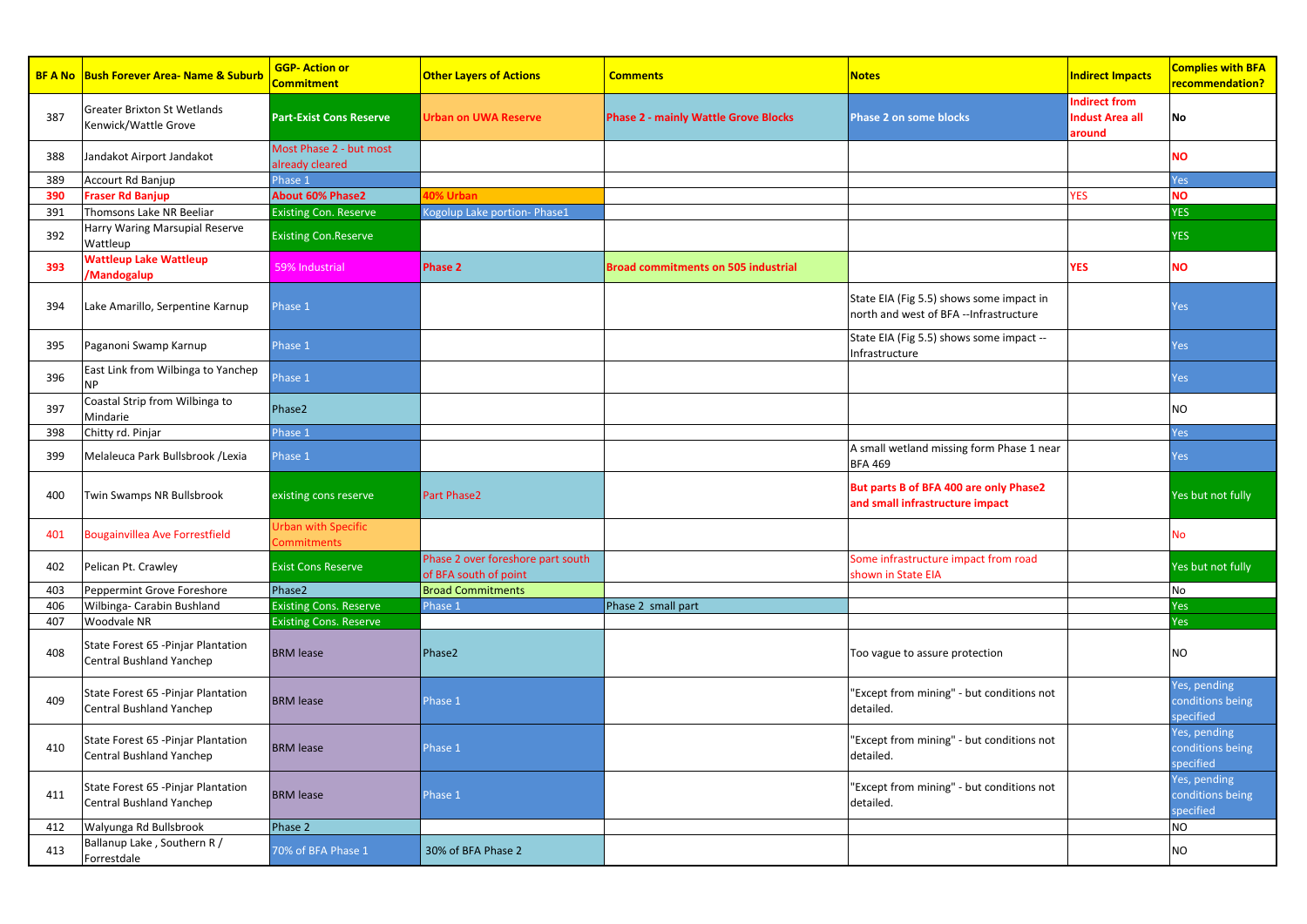|     | <b>BF A No Bush Forever Area- Name &amp; Suburb</b>                                 | <b>GGP-Action or</b><br>Commitment                    | <b>Other Layers of Actions</b> | <b>Comments</b>                      | <b>Notes</b>                                                                   | <b>Indirect Impacts</b> | <b>Complies with BFA</b><br>recommendation?   |
|-----|-------------------------------------------------------------------------------------|-------------------------------------------------------|--------------------------------|--------------------------------------|--------------------------------------------------------------------------------|-------------------------|-----------------------------------------------|
| 414 | State Forest 65 - Pinjar Plantation<br>Central Bushland Yanchep                     | <b>BRM</b> lease                                      | Phase 1                        |                                      | "Except from mining" - but conditions not<br>detailed.                         |                         | Yes, pending<br>conditions being<br>specified |
| 415 | State Forest 65 - Pinjar Plantation<br>Central Bushland Yanchep                     | <b>BRM</b> lease                                      | Phase <sub>2</sub>             |                                      | Too vague to assure protection                                                 |                         | NO.                                           |
| 417 | State Forest 65 - Pinjar Plantation<br>South Bushland Nowergup/<br>Yanchep/Neerabup | <b>BRM</b> lease                                      | Phase 1                        |                                      | "Except from mining" - but conditions not<br>detailed.                         |                         | Yes, pending<br>conditions being<br>specified |
| 418 | <b>Folly Pool Baldivis</b>                                                          | Phase2                                                |                                |                                      | needs buffer reserved to east                                                  |                         | <b>NO</b>                                     |
| 419 | Maramanup Pool Baldivis                                                             | Phase2                                                |                                |                                      |                                                                                |                         | <b>NO</b>                                     |
| 422 | Kenwick Rd Bushland Kenwick                                                         | Urban                                                 | <b>Specific Commitments</b>    |                                      |                                                                                |                         | <b>NO</b>                                     |
| 424 | Mc Dowell Rd Bushland Welshpool                                                     | Phase2                                                |                                |                                      |                                                                                |                         | NO.                                           |
| 425 | State Forest 65 - Pinjar Plantation<br>South Bushland Nowergup/<br>Yanchep/Neerabup | <b>BRM</b> lease                                      | Phase 2                        |                                      | Too vague to give assurance of protection                                      |                         | NO.                                           |
| 426 | Myara Brook Keysbrook                                                               | Phase 2                                               |                                |                                      |                                                                                |                         | NO                                            |
| 427 | State Forest 65 - Gnangara Plantation<br><b>Bushland, Pinjar</b>                    | <b>BRM</b> lease                                      | Phase 2                        |                                      | Too vague to give assurance of protection                                      |                         | ΝO                                            |
| 428 | State Forest 65 - Pinjar Plantation<br>South Bushland Nowergup/<br>Yanchep/Neerabup | <b>BRM</b> lease                                      | Phase 2                        |                                      | Too vague to give assurance of protection                                      |                         | NO                                            |
| 429 | <b>Market Garden Swamps</b><br>Spearwood/Munster                                    | <b>Vew Urban GGP action</b><br>overs 100% of BFA      | <b>Broad commitments</b>       |                                      |                                                                                |                         | ٧О                                            |
| 432 | State Forest 65 - Gnangara Plantation<br>Bushland, Pinjar                           | <b>BRM lease?</b>                                     | Phase 2                        |                                      | Too vague to give assurance of protection                                      |                         | NO.                                           |
| 433 | State Forest 65 - Gnangara Plantation<br>Bushland, Pinjar                           | <b>BRM</b> lease                                      | Phase 2                        |                                      | Too vague to give assurance of protection                                      |                         | NO                                            |
| 434 | State Forest 65 - Gnangara Plantation<br>Bushland, Pinjar                           | <b>BRM</b> lease                                      | Phase 2                        |                                      | Too vague to give assurance of protection                                      |                         | NO.                                           |
| 435 | <b>Market Garden Swamps</b><br>Spearwood/Munster                                    | <b>New Urban action GGP over</b><br>almost 100%of BFA |                                | <b>Specific Commitments over BFA</b> |                                                                                |                         | ٧О                                            |
| 440 | Pioneer Park Forrestfield                                                           | Phase 2                                               |                                |                                      | BFA 440 was linked to BFA 401 through<br>playing field but 401 is Urban in GGP |                         | No                                            |
| 441 | State Forest 65 - Gnangara Plantation<br>Bushland, Pinjar                           | <b>BRM</b> lease                                      | Phase 2                        |                                      | Too vague to give assurance of protection                                      |                         | No                                            |
| 442 | State Forest 65 - Gnangara Plantation BRM lease<br>Bushland, Pinjar                 |                                                       | Phase 2                        |                                      | Too vague to give assurance of protection                                      |                         | No                                            |
| 443 | Little Coogee Flat ,Pinjar                                                          | Jrban                                                 | pecific Commit                 |                                      | No details what commitment will offer                                          |                         | N٥                                            |
| 444 | State Forest 65 - Pinjar Plantation<br>South Bushland Nowergup/<br>Yanchep/Neerabup | <b>BRM</b> lease                                      | Phase 2                        |                                      | Too vague to give assurance of protection                                      |                         | No                                            |
| 446 | State Forest 65 - Pinjar Plantation<br>South Bushland Nowergup/<br>Yanchep/Neerabup | <b>BRM</b> lease                                      | Phase 1                        |                                      | "Except from mining" - but conditions not<br>detailed.                         |                         | Yes, pending<br>conditions being<br>specified |
| 448 | State Forest 65 - Gnangara Plantation<br>Bushland, Pinjar                           | <b>BRM</b> lease                                      | Phase 2                        |                                      | Too vague to give assurance of protection                                      |                         | No                                            |